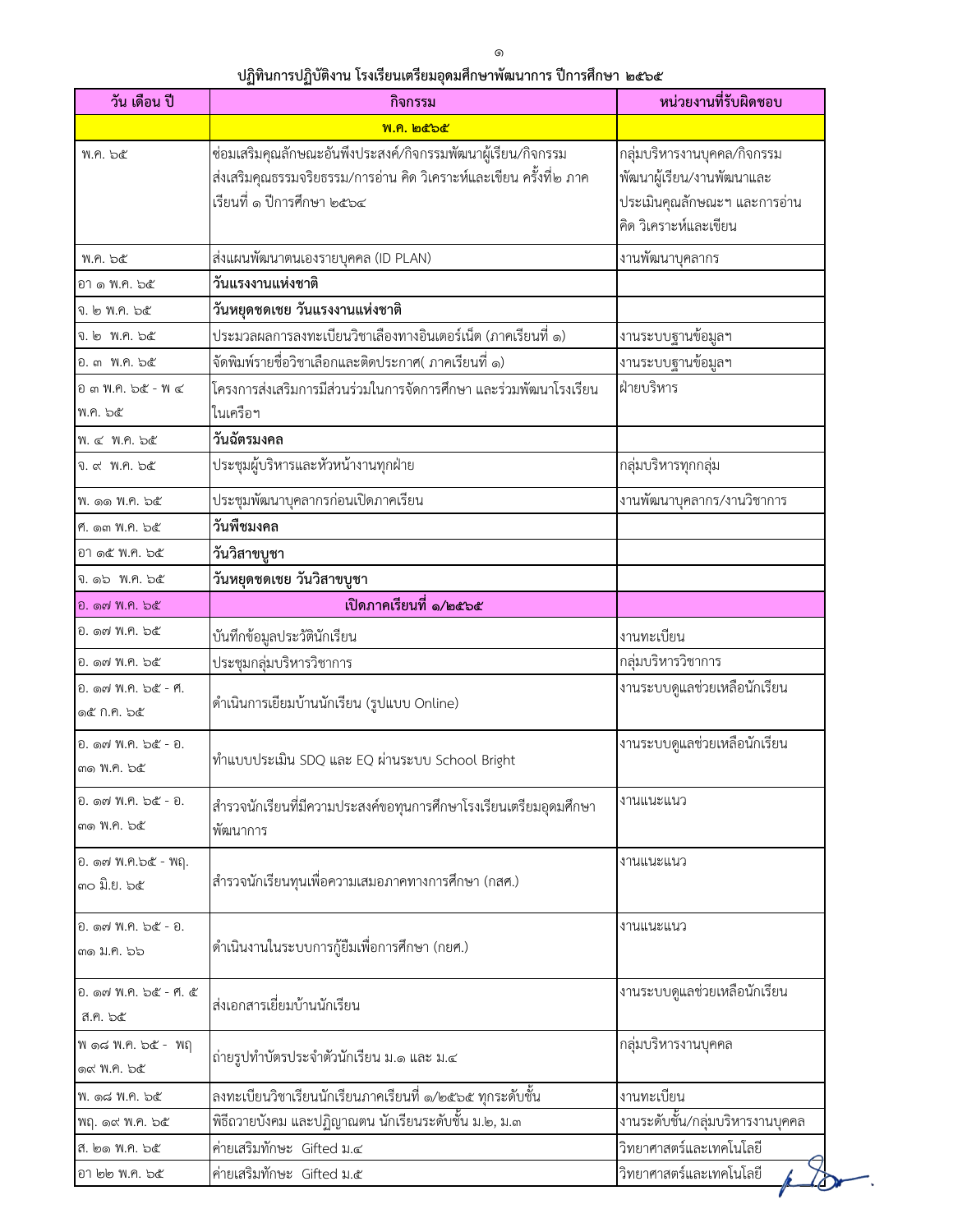| วัน เดือน ปี                                     | กิจกรรม                                                                                                                                                                                                                             | หน่วยงานที่รับผิดชอบ                                              |
|--------------------------------------------------|-------------------------------------------------------------------------------------------------------------------------------------------------------------------------------------------------------------------------------------|-------------------------------------------------------------------|
| จ. ๒๓ พ.ค. ๖๕                                    | PLC กลุ่มสาระ/กิจกรรมพัฒนาผู้เรียน                                                                                                                                                                                                  | กลุ่มสาระ/กิจกรรมพัฒนาผู้เรียน                                    |
| จ. ๒๓ พ.ค. ๖๕                                    | ลงทะเบียนเรียนช้ำรายวิชา ภาคเรียนที่ ๒/๒๕๖๔                                                                                                                                                                                         | งานวัดผลประเมินผล                                                 |
| อ. ๒๔ พ.ค. ๖๕                                    | ประชุมกลุ่มบริหารวิชาการ                                                                                                                                                                                                            | กลุ่มบริหารวิชาการ                                                |
| พ. ๒๕พ.ค. ๖๕                                     | กิจกรรมส่งเสริมประชาธิปไตย ครั้งที่ ๑                                                                                                                                                                                               | กลุ่มบริหารงานบุคคล/งานส่งเสริม<br>ประชาธิปไตย                    |
| ศ. ๒๗ พ.ค. ๖๕                                    | ปฐมนิเทศนักเรียนที่ขอกู้ยืม กยศ.                                                                                                                                                                                                    | งานแนะแนว                                                         |
| จิ. ๓๐ พ.ศ. ๖๕                                   | กิจกรรมส่งเสริมประชาธิปไตย ครั้งที่ ๒                                                                                                                                                                                               | กลุ่มบริหารงานบุคคล/งานสารวัตร<br>นักเรียน/กลุ่มเพื่อนเพื่อเพื่อน |
| จิ. ๓๐ พ.ค. ๖๕                                   | จัดส่งข้อมูลวิชาเลือกให้กับครูตามกลุ่มสาระการเรียนรู้ต่างๆทาง Intranet                                                                                                                                                              | งานระบบฐานข้อมูลฯ                                                 |
| จิ. ๓๐ พ.ค. ๖๕ - พฤ.<br><sub></sub> ຄວ ນີ້.ຢ.່ວ໕ | ่ ดำเนินการติดตามการเรียนซ้ำรายวิชา ภาคเรียนที่ ๒/๒๕๖๕                                                                                                                                                                              | งานวัดผลประเมินผล                                                 |
| อ. ๓๑ พ.ค. ๖๕                                    | กิจกรรมรณรงค์วันงดสูบบุหรี่โลก                                                                                                                                                                                                      | งานป้องกันแก้ไขปัญหายาเสพติด/<br>กลุ่มสาระฯสุขศึกษาและพละศึกษา    |
| อ. ๓๑ พ.ค. ๖๕                                    | ประชุมกลุ่มบริหารวิชาการ                                                                                                                                                                                                            | กลุ่มบริหารวิชาการ                                                |
|                                                  | มิ.ย. ๖๕                                                                                                                                                                                                                            |                                                                   |
| มิ.ย. ๖๕                                         | กิจกรรมโครงการผู้นำต่อต้านยาเสพติด โรคเอดส์ และอบายมุข                                                                                                                                                                              | กลุ่มบริหารงานบุคคล/งานสารวัตร<br>นักเรียน/กลุ่มเพื่อนเพื่อเพื่อน |
| พ. ด มิ.ย. ๖๕ - ศ. ด๐<br>มิ.ย. ๖๕                | พิมพ์ข้อมูลสรุปแบบประเมิน SDQ และ EQ                                                                                                                                                                                                | งานระบบดูแลช่วยเหลือนักเรียน                                      |
| พ. ๑ มิ.ย. ๖๕ - พฤ.<br><sub></sub> ຄວ ນີ້.ຢ. ວ໕  | คัดกรองนักเรียนที่มีความต้องการพิเศษ                                                                                                                                                                                                | งานเรียนรวม                                                       |
| พฤ. ๒ มิ.ย. ๖๕                                   | พิธีถวายพระพรชัยมงคลเนื่องในโอกาสวันคล้ายวันเฉลิมพระชนมพรรษา<br>สมเด็จพระนางเจ้าสุทิดาพัชรสุธาพิมลลักษณ์พระบรมราชินี                                                                                                                | กลุ่มบริหารงานบุคคล                                               |
| พฤ. ๒ มิ.ย. ๖๕                                   | ครูที่ปรึกษาชั้นม.๑ และ ม.๔ บันทึกข้อมูลนักเรียนรายบุคคลในระบบ DMC<br>/ ครูที่ปรึกษาชั้น ม.๒ ม.๓ ม.๕ และ ม.๖ ปรับปรุง ตรวจสอบ/แก้ไขข้อมูล<br>นักเรียนรองรับการมีตัวตน ประจำปีการศึกษา ๑/๒๕๖๕<br>http://portal.bopp-obec.info/obecb& | งานสารสนเทศ ระบบ DMC<br>ครูที่ปรึกษา                              |
| ศ. ๓ มิ.ย. ๖๕                                    | วันเฉลิมพระชนมพรรษาสมเด็จพระนางเจ้าสุทิดาพัชรสุธาพิมลลักษณ์<br>พระบรมราชินี                                                                                                                                                         |                                                                   |
| จ. ๖ มิ.ย. ๖๕                                    | ประชุมครูโรงเรียนเตรียมอุดมศึกษาพัฒนาการ                                                                                                                                                                                            | กลุ่มบริหารทั่วไป                                                 |
| จ. ๖ มิ.ย. ๖๕                                    | เลือกตั้งประธานนักเรียน/ประธานระดับชั้น                                                                                                                                                                                             | กลุ่มบริหารงานบุคคล/งานส่งเสริม<br>ประชาธิปไตย                    |
| จ. ๖ มิ.ย. ๖๕ - พฤ ๙<br>มิ.ย. ๖๕                 | ตรวจสุขภาพนักเรียน                                                                                                                                                                                                                  | กลุ่มบริหารงานทั่วไป/งานอนามัย                                    |
| จ. ๖ มิ.ย. ๖๕ - ศ. ๑๐<br>มิ.ย. ๖๕                | เลือกตั้งคณะกรรมการสภานักเรียน/ประธานคณะสี/คณะกรรมการห้อง                                                                                                                                                                           | กลุ่มบริหารงานบุคคล/งานส่งเสริม<br>ประชาธิปไตย                    |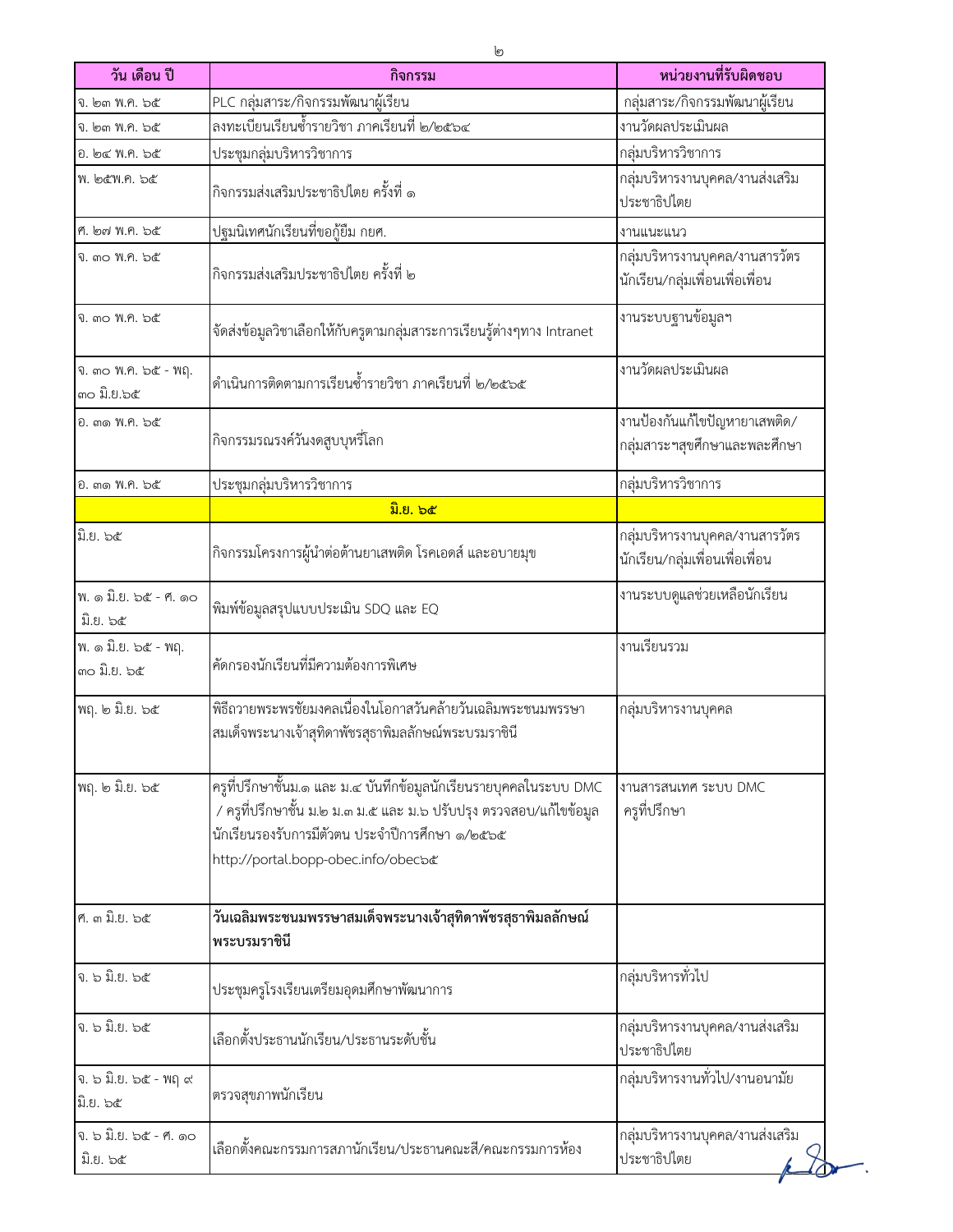| วัน เดือน ปี                       | กิจกรรม                                                                                                            | หน่วยงานที่รับผิดชอบ                                              |
|------------------------------------|--------------------------------------------------------------------------------------------------------------------|-------------------------------------------------------------------|
| จ. ๖ มิ.ย. ๖๕ - ศ ๑๐<br>มิ.ย. ๖๕   | สัปดาห์ส่งเสริมประชาธิปไตย                                                                                         | กลุ่มบริหารงานบุคคล/งานส่งเสริม<br>ประชาธิปไตย                    |
| อ. ๗ มิ.ย. ๖๕                      | ยืนยันข้อมูลการมีตัวตนของนักเรียน ๒/๒๕๖๕ โดยเจ้าหน้าที่ DMC ระดับ<br>โรงเรียนและรับรองข้อมูลโดยผู้อำนวยการโรงเรียน | งานสารสนเทศ ระบบ DMC                                              |
| พฤ. ๙ มิ.ย. ๖๕                     | ประดับเข็มพระเกี้ยวนักเรียนระดับชั้น ม.๔, ม.๕                                                                      | กลุ่มบริหารงานบุคคล                                               |
| ศ. ดอ มิ.ย. ๖๕                     | จัดส่งข้อมูลนักเรียนชั้นมัธยมศึกษาปีที่ ๑-๖ เขตพื้นที่                                                             | งานทะเบียน                                                        |
| ศ. ดอ มิ.ย. ๖๕                     | เลือกตั้งประธานคณะสี                                                                                               | กลุ่มบริหารงานบุคคล/งานส่งเสริม<br>ประชาธิปไตย                    |
| งิ. ดูต มิ.ย. ๖๕                   | ประชุมผู้บริหารและหัวหน้างานทุกฝ่าย                                                                                | กลุ่มบริหารทุกกลุ่ม                                               |
| จ. ดูต มิ.ย. ๖๕                    | <u>ับริจาคโลหิต ครั้งที่ ๑</u>                                                                                     | กลุ่มบริหารงานทั่วไป/งานอนามัย                                    |
| อ. ด๔ มิ.ย. ๖๕                     | ประชุมวิชาการ                                                                                                      | กลุ่มบริหารวิชาการ                                                |
| พฤ. ๑๖ มิ.ย. ๖๕                    | พิธีไหว้ครู, พิธีมอบเหรียญรางวัลเรียนดี ม.๒ ม.๓ ม.๕ ม.๖                                                            | กลุ่มบริหารงานบุคคล / กลุ่มสาระฯ<br>ศิลปะ/งานทะเบียน              |
| ส. ด๘ มิ.ย. ๖๕                     | ค่ายทักษะชีวิต ม.๑ (Life Skill Camp M.๑)                                                                           | กลุ่มสาระฯ ภาษาต่างประเทศ                                         |
| ส. ด๘ มิ.ย. ๖๕ - อา<br>ด๙ มิ.ย. ๖๕ | อบรมโครงการผู้นำต่อต้านยาเสพติด โรคเอดส์ และอบายมุข                                                                | กลุ่มบริหารงานบุคคล/งานสารวัตร<br>นักเรียน/กลุ่มเพื่อนเพื่อเพื่อน |
| ง. ๒๐ มิ.ย. ๖๕                     | พิธีประทานเกียรติบัตร ญสส.,พิธีมอบทุนการศึกษา ประจำปีการศึกษา<br>అడిపిడ                                            | กลุ่มบริหารงบประมาณ/งานแนะแนว                                     |
| จ. ๒๐ มิ.ย. ๖๕                     | ประชุมครูกลุ่มสาระการเรียนรู้/กิจกรรมพัฒนาผู้เรียน                                                                 | กลุ่มสาระฯ/กิจกรรมพัฒนาผู้เรียน                                   |
| อ. ๒๑ มิ.ย. ๖๕                     | ประชุมกลุ่มบริหารวิชาการ                                                                                           | กลุ่มบริหารวิชาการ                                                |
| พ. ๒๑ มิ.ย. ๖๕ - ฅ.<br>๒๔ มิ.ย. ๖๕ | สัปดาห์ภาษาไทยและวันสุนทรภู่                                                                                       | กลุ่มสาระฯ ภาษาไทย                                                |
| พฤ ๒๓ มิ.ย. ๖๕                     | กิจกรรมหล่อเทียนและแสดงตนเป็นพุทธมามกะ                                                                             | กลุ่มสาระฯ สังคมศึกษาฯ                                            |
| ศ. ๒๔ มิ.ย. ๖๕                     | ่ กิจกรรมรณรงค์วันต่อต้านยาเสพติดโลก ๒๖ มิ.ย. ๖๕                                                                   | งานป้องกันแก้ไขปัญหายาสเสพติดฯ/<br>กลุ่มสาระฯ สุขศึกษาและพลศึกษา  |
| ศ. ๒๔ มิ.ย. ๖๕                     | นิเทศการเขียนโครงการประจำปีงบประมาณ ๒๕๖๖                                                                           | งานนโยบายและแผน                                                   |
| ส ๒๕ มิ.ย. ๖๕ - อา<br>๒๖ มิ.ย. ๖๕  | โครงการพัฒนาลูกจ้างประจำและลูกจ้างชั่วคราว                                                                         | กลุ่มบริหารทั่วไป                                                 |
| จ. ๒๗ มิ.ย. ๖๕                     | PLC กลุ่มสาระ/กิจกรรมพัฒนาผู้เรียน                                                                                 | กลุ่มสาระ/กิจกรรมพัฒนาผู้เรียน                                    |
| จ. ๒๗ มิ.ย. ๖๕ - ศ. ๑<br>ก.ค.๖๕    | ส่งต้นฉบับแบบทดสอบกลางภาคทุกกลุ่มสาระ ฯ                                                                            | กลุ่มสาระ ฯ ทุกกลุ่ม                                              |
| จ ๒๗ มิ.ย. ๖๕ - พ ๒๙<br>มิ.ย. ๖๕   | โครงการส่งเสริมศักยภาพผู้นำนักเรียน                                                                                | งานพัฒนาบุคลากร/งานนโยบายและ<br>แผน                               |
| อ. ๒๘ มิ.ย. ๖๕                     | ประชุมกลุ่มบริหารวิชาการ                                                                                           | กลุ่มบริหารวิชาการ                                                |
| พฤ. ๓๐ มิ.ย. ๖๕                    | สิ้นสุดการเรียนซ้ำรายวิชา                                                                                          | กลุ่มบริหารวิชาการ/งานวัดผล<br>ประเมินผล                          |
| $WQ$ ๓๐ มิ๊.ย. ๖๕ – ๒<br>ก.ค. ๖๕   | ค่ายวิทยาศาสตร์ Gifted ม.ปลาย                                                                                      | วิทยาศาสตร์และเทคโนโลยี                                           |
|                                    | <u>ಗಿ.ಗಿ. ៦๕</u>                                                                                                   |                                                                   |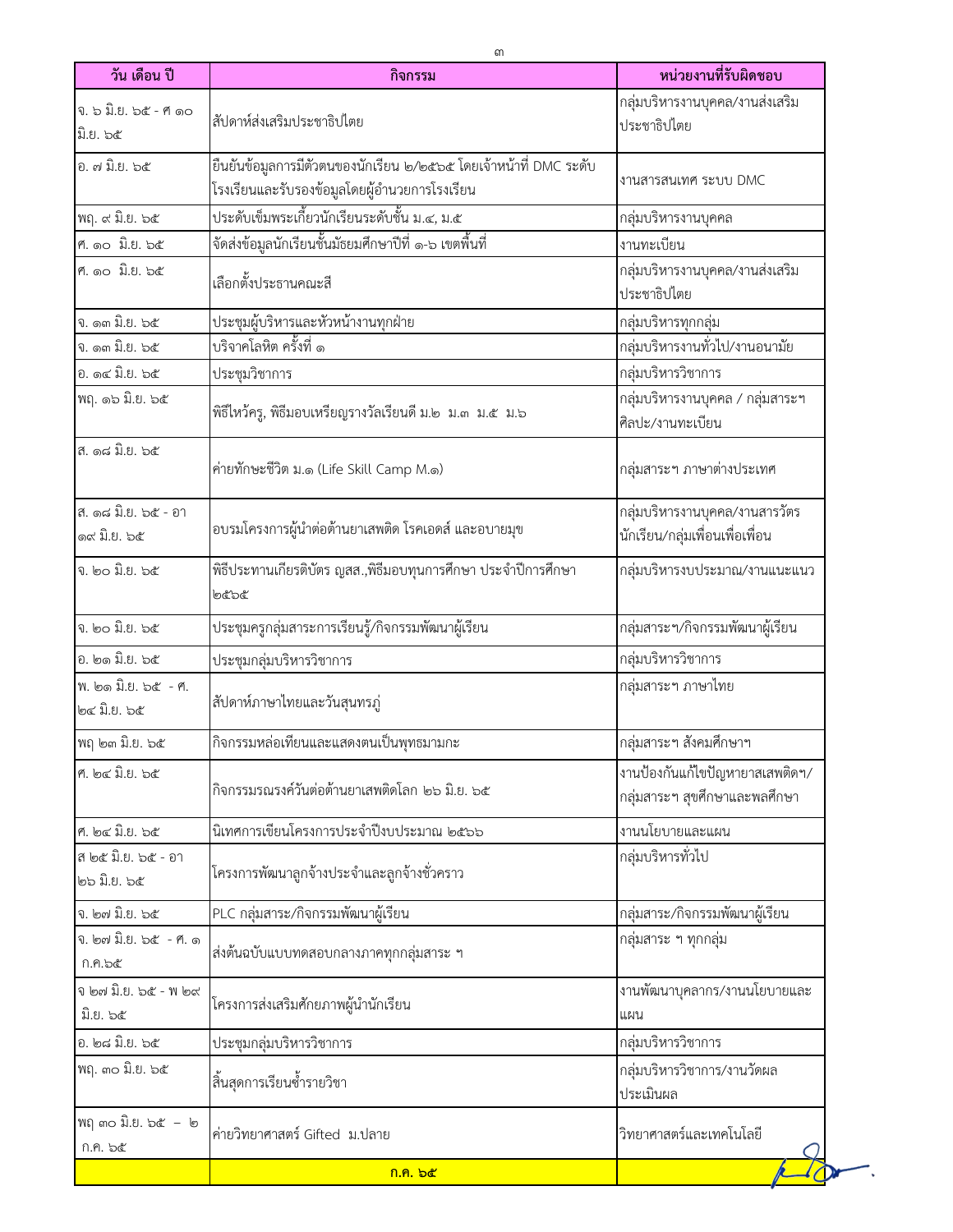| วัน เดือน ปี                   | กิจกรรม                                                                                        | หน่วยงานที่รับผิดชอบ                       |
|--------------------------------|------------------------------------------------------------------------------------------------|--------------------------------------------|
| ก.ค. ๖๕                        |                                                                                                | งานพัฒนาบุคลากร/งานนโยบายและ               |
|                                | โครงการเตรียมพัฒน์รักองค์กร ครั้งที่ ๗                                                         | แผน                                        |
| ก.ค. ๖๕                        | การคัดเลือกรางวัล "ครูดีในดวงใจ" ประจำปี ๒๕๖๖ ระดับสถานศึกษา                                   | กลุ่มบริหารงานบุคคล/งานบุคลากร             |
| ෧ Ი.Ო. ๖๕                      | วันสถาปนาลูกเสื้อแห่งชาติ                                                                      | งานพัฒนาผู้เรียน (ลูกเสือ)                 |
| ศ. ๑ ก.ค. ๖๕                   | กิจกรรมทางภาษาอังกฤษ ม. ๔-๕                                                                    | กลุ่มสาระฯ ภาษาต่างประเทศ                  |
| ศ ด ก.ค. ๖๕ - อ. ๒๘            | โครงการแนะให้แนวปี ๒                                                                           | งานแนะแนว                                  |
| ก.พ. ๖๖                        |                                                                                                |                                            |
| จ. ๔ ก.ค. ๖๕                   | ประชุมครูโรงเรียนเตรียมอุดมศึกษาพัฒนาการ                                                       | กลุ่มบริหารทั่วไป                          |
| จ. ๔ ก.ค. ๖๕ - พ. ๒๗           | บันทึกคะแนนระหว่างเรียน ครั้งที่ ๑ ภาคเรียนที่ ๑/๒๕๖๕ ลงคอมพิวเตอร์                            | กลุ่มสาระ ฯ ทุกกลุ่ม                       |
| ก.ค. ๖๕                        | ระบบเครือข่าย                                                                                  |                                            |
| จ. ๔ ก.ค. ๖๕                   | ตรวจสอบความถูกต้องของข้อมูลประวัตินักเรียน                                                     | งานทะเบียน                                 |
| อ. ๕ ก.ค. ๖๕                   | ประชุมวิชาการ                                                                                  | กลุ่มบริหารวิชาการ                         |
| อ. ๕ ก.ค. ๖๕                   | จัดเก็บหลักฐานข้อมูลประวัตินักเรียนเข้าแฟ้ม                                                    | งานทะเบียน                                 |
| พ. ๖ ก.ค. ๖๕                   | กลุ่มสาระ ฯ ภาษาไทย จัดทำแบบทดสอบกลางภาค                                                       | กลุ่มสาระฯ ภาษาไทย                         |
| พ. ๖ ก.ค. ๖๕                   | ถ่ายภาพนักเรียนชั้น ม.๓ และ ม.๖ สำหรับติดใบปพ.๑                                                | งานทะเบียน                                 |
| พฤ. ๗ ก.ค. ๖๕                  | กลุ่มสาระฯ วิทยาศาสตร์และเทคโนโลยี จัดทำแบบทดสอบกลางภาค                                        | กลุ่มสาระฯ วิทยาศาตร์ และ<br>เทคโนโลยี     |
| พฤ. ๗ ก.ค. ๖๕                  | ส่งแผนการจัดการศึกษาเฉพาะบุคคล (IEP)                                                           | งานเรียนรวม                                |
| พฤ. ๗ ก.ค. ๖๕                  | กิจกรรมวันทานาบะตะ                                                                             | กลุ่มสาระฯ ภาษาต่างประเทศ<br>(ภาษาญี่ปุ่น) |
| พฤ ๗ ก.ค. ๖๕ - ส ๙<br>ก.ค. ๖๕  | English Program Integrated Camp M. ๑ - ๓                                                       | กลุ่มสาระ ฯ ภาษาต่างประเทศ                 |
| ศ. ๘ ก.ค. ๖๕                   | ึกลุ่มสาระ ฯ สังคมศึกษา ศาสนาและวัฒนธรรม จัดทำแบบทดสอบกลางภาค ∣กลุ่มสาระ ฯ สังคมศึกษา ศาสนาและ | วัฒนธรรม                                   |
| ส. ๙ ก.ค. ๖๕                   | การจัดอบรมระบบ my office                                                                       | งานสารบรรณ                                 |
| จิ. ดด กิ.คิ. ๖๕               | ประชุมผู้บริหารและหัวหน้างานทุกฝ่าย                                                            | กลุ่มบริหารทุกกลุ่ม                        |
| จิ. ดด กิ.คิ. ๖๕               | ตรวจสอบความถูกต้องของข้อมูลประวัตินักเรียนชั้น ม.๓และ ม.๖ / ส่ง<br>ข้อมูล ONET                 | งานทะเบียน                                 |
| จิ. ดด กิ.ศ. ๖๕                | กลุ่มสาระฯ ภาษาต่างประเทศ จัดทำแบบทดสอบกลางภาค                                                 | กลุ่มสาระ ฯ ภาษาต่างประเทศ                 |
| อ. ๑๒ ก.ค. ๖๕                  | กิจกรรมถวายเทียนวันเข้าพรรษา                                                                   | กลุ่มสาระ ฯ สังคมศึกษา ฯ                   |
| อ. ๑๒ ก.ค. ๖๕                  | กลุ่มสาระ ฯ คณิตศาสตร์ จัดทำแบบทดสอบกลางภาค                                                    | กลุ่มสาระ ฯ คณิตศาสตร์                     |
| ฟ. ดูต ก.ค. ๖๕                 | วันอาสาฬหบูชา                                                                                  |                                            |
| พฤ. ๑๔ ก.ค. ๖๕                 | วันเข้าพรรษา                                                                                   |                                            |
| ศ ๑๕ ก.ค. ๖๕                   | วันหยุดชดเชยพิเศษตามมติ(คณะรัฐมนตรี)                                                           |                                            |
| ศ. ๑๕ ก.ค. ๖๕                  | กิจกรรมศึกษาแหล่งเรียนรู้ (EP Excursion) ม.๑-๓                                                 | กลุ่มสาระฯ ภาษาต่างประเทศ (EP)             |
| จิ. ด๘ กิ.คิ. ๖๕               | ประชุมครูกลุ่มสาระการเรียนรู้/กิจกรรมพัฒนาผู้เรียน                                             | กลุ่มสาระฯ/กิจกรรมพัฒนาผู้เรียน            |
| จิ. ด๘ ก.ค.- พฤ. ๒๑<br>ก.ค. ๖๕ | สอบกลางภาคเรียนที่ ๑/๒๕๖๕                                                                      | กลุ่มบริหารวิชาการ/งานวัดผล<br>ประเมินผล   |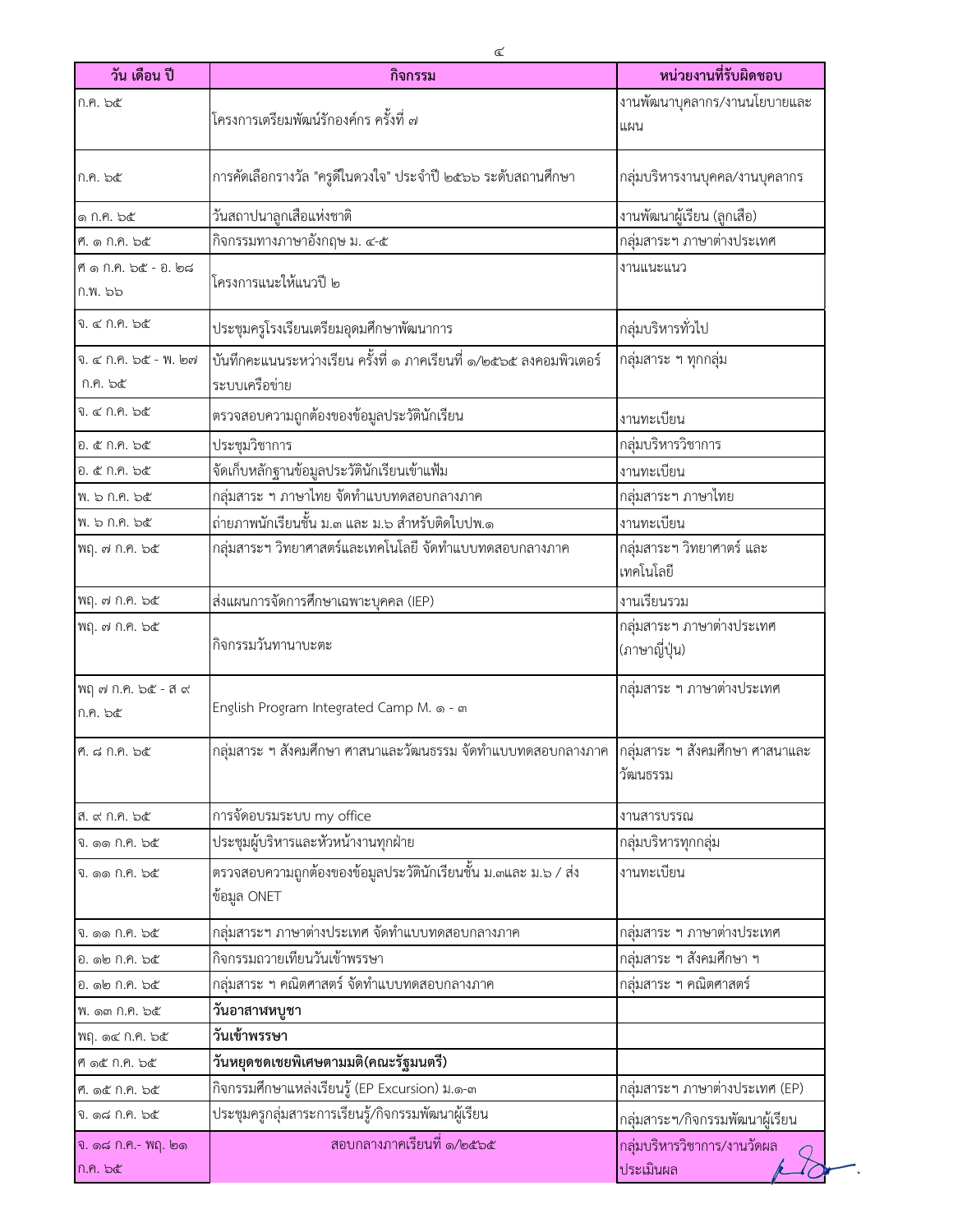| วัน เดือน ปี                     | กิจกรรม                                                                                                                                                                                 | หน่วยงานที่รับผิดชอบ                           |
|----------------------------------|-----------------------------------------------------------------------------------------------------------------------------------------------------------------------------------------|------------------------------------------------|
| อ. ด๙ ก.ค. ๖๕                    | ประชุมกลุ่มบริหารวิชาการ                                                                                                                                                                | กลุ่มบริหารวิชาการ                             |
| ศ ๒๒ ก.ค. ๖๕                     | โครงการ นิเทศ กำกับ ติดตาม การบริหารและการจัดการศึกษา ตามระบบ<br>PDCA (๒/๒๕๖๕)                                                                                                          | งานนโยบายและแผน                                |
| ศี ๒๒ ก.ค. ๖๕ - อา<br>৩৫ গ.৭. ১๕ | โครงการพัฒนาบุคลากรและศึกษาดูงาน                                                                                                                                                        | งานพัฒนาบุคลากร                                |
| ส. ๒๓ ก.ค. ๖๕ - อา<br>๒๔ ก.ค. ๖๕ | ค่ายคณิตศาสตร์นักเรียนชั้น ม.๑                                                                                                                                                          | กลุ่มสาระฯคณิตศาสตร์                           |
| จ. ๒๕ ก.ค. ๖๕                    | PLC กลุ่มสาระ/กิจกรรมพัฒนาผู้เรียน                                                                                                                                                      | กลุ่มสาระ/กิจกรรมพัฒนาผู้เรียน                 |
| จ. ๒๕ ก.ค. ๖๕                    | อบรมเชิงปฏิบัติการการป้องกันและบรรเทาสาธารณภัยในสถานศึกษา                                                                                                                               | กลุ่มบริหารงานทั่วไป/งานสัมพันธ์<br>ชุมชนฯ     |
| อ. ๒๖ ก.ค. ๖๕                    | ประชุมกลุ่มบริหารวิชาการ                                                                                                                                                                | กลุ่มบริหารวิชาการ                             |
| พ. ๒๗ ก.ค. ๖๕                    | (เวลา ๑๖.๓๐ น.)                                                                                                                                                                         | งานวัดผลประเมินผล                              |
| พ. ๒๗ ก.ค. ๖๕                    | พิธีถวายพระพรชัยมงคลเนื่องในโอกาสวันคล้ายวันเฉลิมพระชนมพรรษา<br>พระบาทสมเด็จพระปรเมนทรรามาธิบดีศรีสินทรมหาวชิราลงกรณ พระวชิร<br>เกล้าเจ้าอยู่หัว                                        | กลุ่มบริหารงานบุคคล                            |
| พฤ ๒๘ ก.ค. ๖๕                    | วันเฉลิมพระชนมพรรษาพระบาทสมเด็จพระปรเมนทรรามาธิบดีศรีสินท<br>รมหาวชิราลงกรณ มหิศรภูมิพลราชวรางกูร กิติสิริสมบูรณอดุลยเดช<br>สยามินทราธิเบศรราชวโรดม บรมนาถบพิตร พระวชิรเกล้าเจ้าอยู่หัว |                                                |
| ศี ๒๙ ก.ค. ๖๕                    | วันหยุดชดเชยกรณีพิเศษตามมติ(คณะรัฐมนตรี)                                                                                                                                                |                                                |
| ศ. ๒๙ ก.ค. ๖๕                    | วันภาษาไทยแห่งชาติ                                                                                                                                                                      | กลุ่มสาระฯ ภาษาไทย                             |
|                                  | <u>ส.ค. ๖๕</u>                                                                                                                                                                          |                                                |
| จ. ๑ ส.ค. ๖๕                     | ประชุมครูโรงเรียนเตรียมอุดมศึกษาพัฒนาการ                                                                                                                                                | ฝ่ายบริหาร/ครู                                 |
| จ. ๑ ส.ค. ๖๕  - อ. ๓๐<br>ส.ค. ๖๕ | การแข่งขันกีฬาไทยและกีฬาพื้นบ้าน                                                                                                                                                        | กลุ่มสาระฯ สุขศึกษาและพลศึกษา                  |
| อ ๒ ส.ค. ๖๕ - พ ๓<br>ส.ค. ๖๕     | สัปดาห์ห้องสมุด " อ่านรอบตัว รู้รอบโลก "                                                                                                                                                | งานห้องสมุด                                    |
| อ. ๒ ส.ค. ๖๕                     | ประชุมกลุ่มบริหารวิชาการ                                                                                                                                                                | กลุ่มบริหารวิชาการ                             |
| พฤ. ๔ ส.ค. ๖๕ - ส. ๖<br>ส.ค. ๖๕  | ค่ายวิทยาศาสตร์ Gifted ม.ต้น                                                                                                                                                            | วิทยาศาสตร์และเทคโนโลยี                        |
| พฤ. ๔ ส.ค. ๖๕ - ส. ๖<br>ส.ค. ๖๕  | ค่ายคณิตศาสตร์ Gifted ม.ปลาย                                                                                                                                                            | กลุ่มสาระฯคณิตศาสตร์                           |
| ศ ๕ ส.ค. ๖๕ - อา ๗<br>ส.ค. ๖๕    | กิจกรรมทางภาษาอังกฤษ ม. ๔ - ๕                                                                                                                                                           | กลุ่มสาระฯ ภาษาต่างประเทศ (<br>ภาษาอังกฤษ IEC) |
| จ. ๘ ส.ค. ๖๕                     | ประชุมผู้บริหารและหัวหน้างานทุกฝ่าย                                                                                                                                                     | กลุ่มบริหารทุกกลุ่ม                            |
| จ. ๘ ส.ค. ๖๕ - อ. ๙<br>ส.ค. ๖๕   | TUP ASEAN                                                                                                                                                                               | กลุ่มสาระ ฯ สังคมศึกษา ฯ                       |
| อ. ๙ ส.ค. ๖๕                     | ประชุมกลุ่มบริหารวิชาการ                                                                                                                                                                | กลุ่มบริหารวิชาการ                             |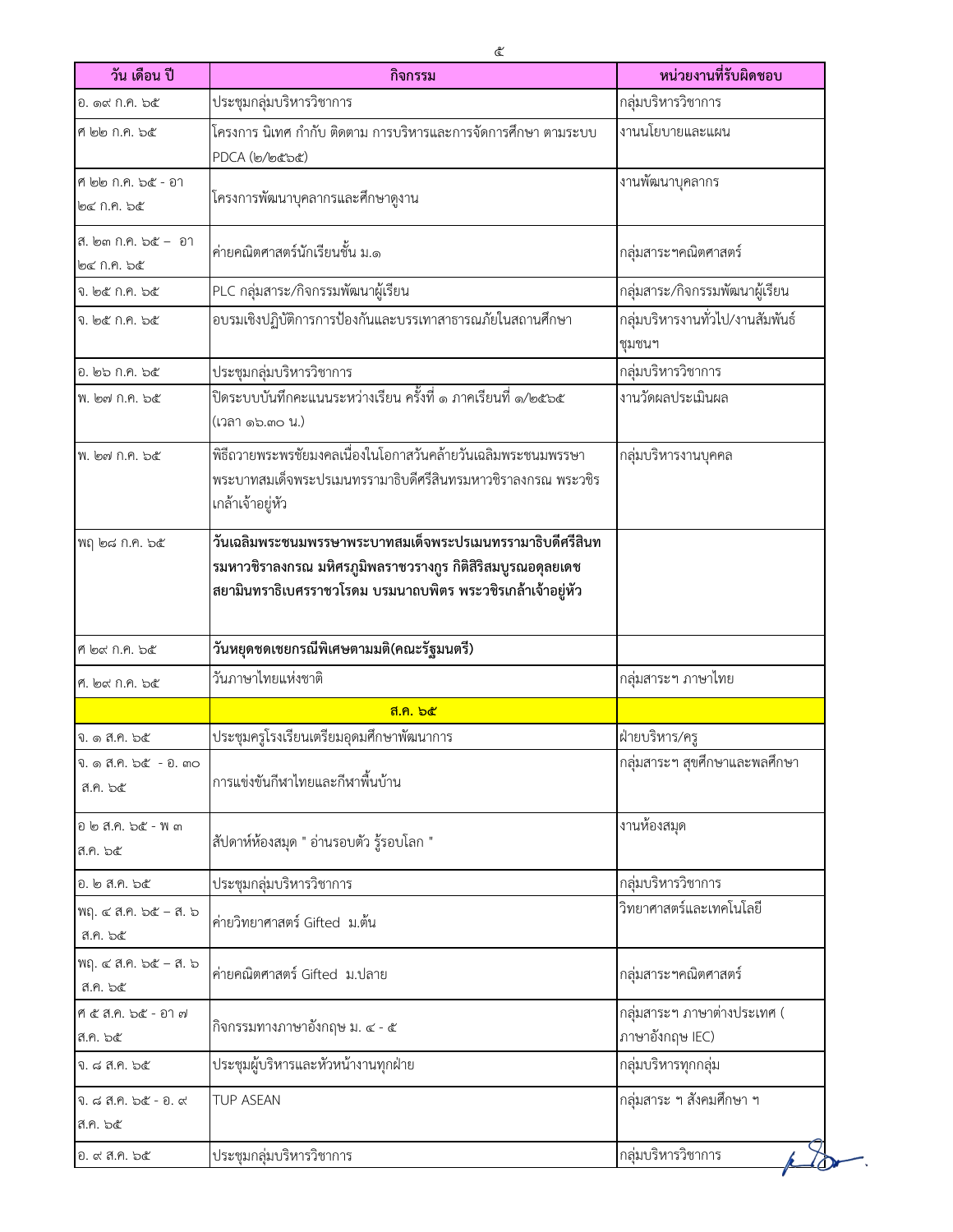| วัน เดือน ปี                            | กิจกรรม                                                                                                                          | หน่วยงานที่รับผิดชอบ                                           |
|-----------------------------------------|----------------------------------------------------------------------------------------------------------------------------------|----------------------------------------------------------------|
| ฟฤ ๑๑ ส.ค. ๖๕ - ศ<br>๑๒ ส.ค. ๖๕         | Japanese Excursion                                                                                                               | กลุ่มสาระฯ ภาษาต่างประเทศ (ญี่ปุ่น)                            |
| พฤ. ๑๑ ส.ค. ๖๕                          | ถวายพระพรฯ วันคล้ายวันเฉลิมพระชนมพรรษาสมเด็จพระนางเจ้าสิริกิติ์<br>พระบรมราชินีนาถพระบรมราชชนนีพันปีหลวง , กิจกรรมวันแม่แห่งชาติ | กลุ่มบริหารงานบุคคล/กลุ่มสาระฯ<br>ศิลปะ                        |
| ศ. ๑๒ ส.ค. ๖๕                           | วันคล้ายวันเฉลิมพระชนมพรรษาสมเด็จพระนางเจ้าสิริกิติ์<br>พระบรมราชินีนาถพระบรมราชชนนีพันปีหลวง                                    |                                                                |
| จ. ๑๕ ส.ค. ๖๕                           | ประชุมครูกลุ่มสาระการเรียนรู้/กิจกรรมพัฒนาผู้เรียน                                                                               | กลุ่มสาระฯ/กิจกรรมพัฒนาผู้เรียน                                |
| จ.ด๕ ส.ค. ๖๕ - ศ.<br>෧๙ ส.ค. ๖๕         | สัปดาห์วิทยาศาสตร์และเทคโนโลยี / สัปดาห์คณิตศาสตร์                                                                               | กลุ่มสาระฯ วิทยาศาสตร์และ<br>เทคโนโลยี / กลุ่มสาระฯ คณิตศาสตร์ |
| จ. ๑๕ ส.ค. ๖๕                           | ประชุมหัวหน้ากลุ่มสาระการเรียนรู้ฯ                                                                                               | ฝ่ายบริหาร/หน.กลุ่มสาระฯ                                       |
| จิด๕ ส.ค. ๖๕ - ศีด๙<br>ส.ค. ๖๕          | การประเมินผลการปฏิบัติงานตามข้อตกลงในการพัฒนางานประจำปี<br>งบประมาณ ๒๕๖๕                                                         | งานพัฒนาบุคลากร                                                |
| อ. ๑๖ ส.ค. ๖๕                           | ประชุมกลุ่มบริหารวิชาการ                                                                                                         | กลุ่มบริหารวิชาการ                                             |
| ฟฤ ด๘ ส.ค. ๖๕                           | วันวิทยาศาสตร์แห่งชาติ                                                                                                           | กลุ่มสาระฯ วิทยาศาสตร์และ<br>เทคโนโลยี                         |
| ฟฤ. ๑๘ ส.ค. ๖๕                          | รับผลการเรียนระหว่างภาคเรียน ภาคเรียนที่ ๑/๒๕๖๕                                                                                  | ครูที่ปรึกษา                                                   |
| พฤด๘ ส.ค. ๖๕ - ส<br>๒๐ ส.ค. ๖๕          | English Program Integrated Camp M.& - b                                                                                          | กลุ่มสาระ ฯ ภาษาต่างประเทศ                                     |
| ศ. ๑๙ ส.ค. ๖๕                           | กิจกรรมศึกษาแหล่งเรียนรู้ (EP Excursion) ม.๔-๖                                                                                   | กลุ่มสาระฯ ภาษาต่างประเทศ                                      |
| ศ. ๑๙ ส.ค. ๖๕                           | Big Cleaning day                                                                                                                 | กลุ่มมบริหารงานบุคคล                                           |
| ศ ด๙ ส.ค. ๖๕ - ส ๒๐<br>ส.ค. ๖๕          | <br> ศึกษาดูงานนักเรียนโครงการส่งเสริมความสามารถทางวิทยาศาสตร์และ<br>เทคโนโลยีสารสนเทศ ( Information Technology Program : ITP )  | กลุ่มสาระ ฯ วิทยาศาสตร์ ฯ / กลุ่ม<br>ี่สาระ ฯ คณิตศาสตร์       |
| อา ๒๑ ส.ค. ๖๕                           | โครงการชุมชนสร้างสรรค์ประสานสัมพันธ์บ้าน - โรงเรียน/รับผลการเรียน<br>ม.ต้น(เช้า)/ม.ปลาย(บ่าย)                                    | กลุ่มบริหารงานบุคคล/งานประสาน<br>เครือข่าย/งานวัดผล            |
| อา ๒๑ ส.ค. ๖๕                           | แจ้งผลการเรียนระหว่างภาคเรียน ภาคเรียนที่ ๑/๒๕๖๕                                                                                 | ครูที่ปรึกษา                                                   |
| จ. ๒๒ ส.ค. ๖๕                           | ประชุมจัดสรรงบประมาณ ปี พ.ศ. ๒๕๖๖                                                                                                | งานนโยบายและแผน                                                |
| จ. ๒๒ ส.ค. ๖๕                           | PLC กลุ่มสาระ/กิจกรรมพัฒนาผู้เรียน                                                                                               | กลุ่มสาระ/กิจกรรมพัฒนาผู้เรียน                                 |
| อ. ๒๓ ส.ค. ๖๕                           | ประชุมกลุ่มบริหารวิชาการ                                                                                                         | กลุ่มบริหารวิชาการ                                             |
| พฤ. ๒๕ ส.ค. ๖๕                          | ตรวจสุขภาพครู                                                                                                                    | กลุ่มบริหารทั่วไป/งานอนามัย                                    |
| ศ. ๒๖ ส.ค. ๖๕ - อา<br>២๘ ส.ค. <b>๖๕</b> | กิจกรรมทางภาษาอังกฤษระดับ ม.๑-๓                                                                                                  | กลุ่มสาระฯ ภาษาต่างประเทศ (<br>ภาษาอังกฤษ IEC)                 |
| จ. ๒๙ ส.ค. ๖๕ - ศ. ๒<br>ก.ย. ๖๕         | ส่งรายชื่อนักเรียนที่ไม่มีสิทธิ์สอบ (มส)                                                                                         | กลุ่มสาระ ฯ ทุกกลุ่ม                                           |
| จ. ๒๙ ส.ค. ๖๕ - พ. ๗<br>ก.ย. ๖๕         | ส่งต้นนฉบับแบบทดสอบปลายภาคทุกกลุ่มสาระ ฯ                                                                                         | กลุ่มสาระ ฯ ทุกกลุ่ม                                           |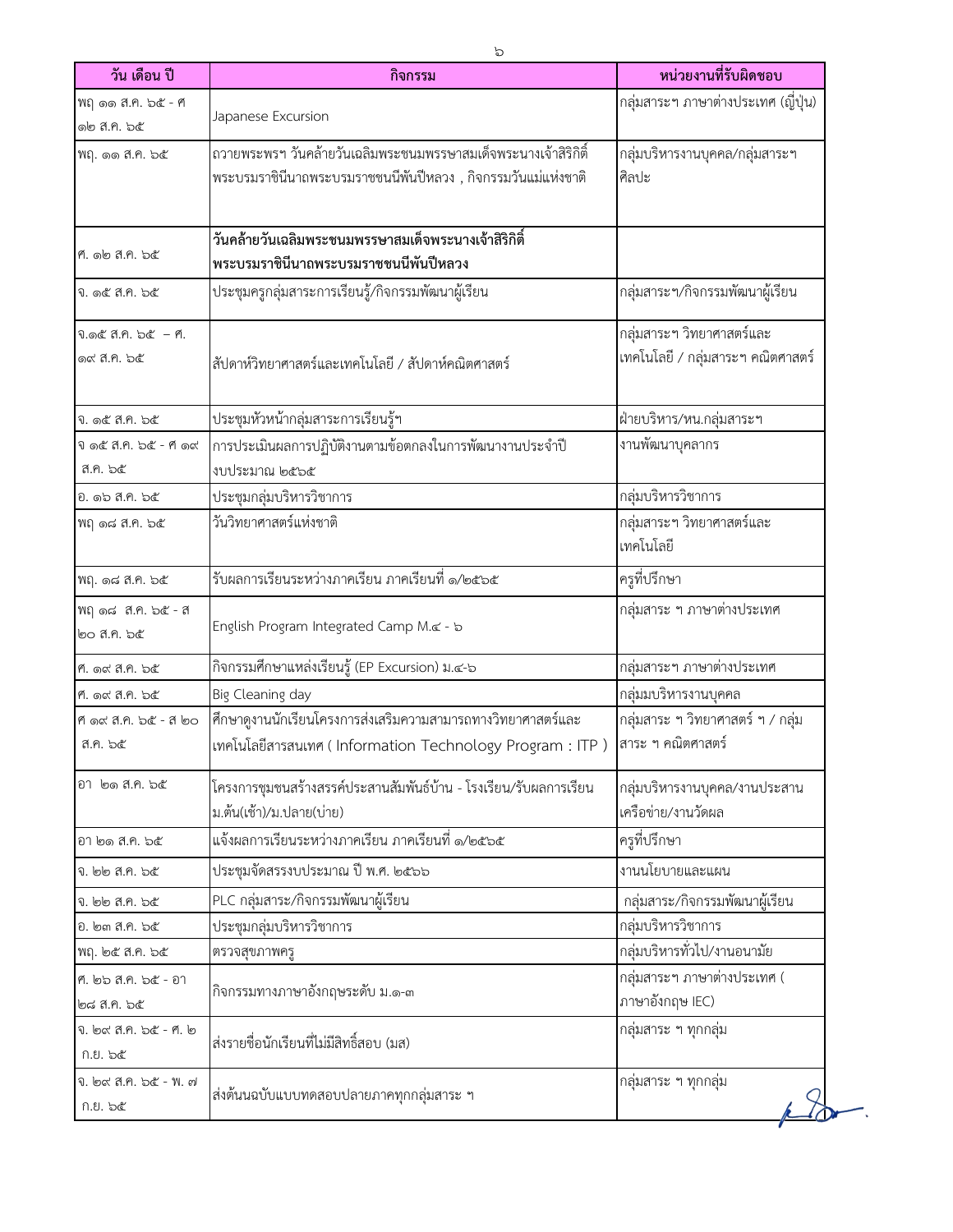| วัน เดือน ปี                      | กิจกรรม                                                                                                                                                   | หน่วยงานที่รับผิดชอบ                                 |
|-----------------------------------|-----------------------------------------------------------------------------------------------------------------------------------------------------------|------------------------------------------------------|
| จ. ๒๙ ส.ค. ๖๕ - พ.                | บันทึกผลการประเมินคุณลักษณะอันพึงประสงค์/อ่าน คิด วิเคราะห์และ                                                                                            | ้ครูผู้สอนที่เกี่ยวข้อง/งานพัฒนาและ                  |
| ๒๘ ก.ย. ๖๕                        | เขียน ภาคเรียนที่ ๑/๒๕๖๕                                                                                                                                  | ประเมินคุณลักษณะ ฯ และการอ่าน                        |
|                                   |                                                                                                                                                           | คิดวิเคราะห์และเขียน                                 |
| จ. ๒๙ ส.ค. ๖๕ - พ.                | บันทึกคะแนนระหว่างเรียน ครั้งที่ ๒ ภาคเรียนที่ ๑/๒๕๖๕ ลงคอมพิวเตอร์                                                                                       | กลุ่มสาระ ฯ ทุกกลุ่ม                                 |
| ๒๘ ก.ย. ๖๕                        | ระบบเครือข่ายภายใน                                                                                                                                        |                                                      |
| อ. ๓๐ ส.ค. ๖๕                     | ประชุมกลุ่มบริหารวิชาการ                                                                                                                                  | กลุ่มบริหารวิชาการ                                   |
| อ. ๓๐ ส.ค. ๖๕                     | นักเรียนลงทะเบียนวิชาเลือกทางเว็ปไซต์(ภาคเรียนที่ ๒)                                                                                                      | งานระบบฐานข้อมูลฯ                                    |
| ฟี ๓๑ สี.คิ. ๖๕ - ศี ๒<br>ก.ย. ๖๕ | French / German Camp                                                                                                                                      | กลุ่มสาระ ฯ ภาษาต่างประเทศ<br>(ฝรั่งเศส / เยอรมัน)   |
|                                   | ก.ย. ๖๕                                                                                                                                                   |                                                      |
| ก.ย. ๖๕                           | ประเมินประสิทธิภาพและประสิทธิผลการปฏิบัติงานเพื่อพิจารณาความดี<br>ความชอบ ครั้งที่ ๑/๒๕๖๕ และดำเนินการเลื่อนขั้นเงินเดือน/ค่าจ้างประจำ<br>ครั้งที่ ๑/๒๕๖๕ | กลุ่มบริหารงานบุคคล/งานบุคลากร                       |
| ก.ย. ๖๕                           | ่สรุปวันลาประจำปีงบประมาณ พ.ศ. ๒๕๖๔ เพื่อรายงาน สพม.กท.๒                                                                                                  | งานบุคลากร                                           |
| ก.ย. ๖๕                           | มุติตาคารวะครูเกษียณ (ลานอเนกประสงค์)                                                                                                                     | กลุ่มบริหารงานบุคคล                                  |
| ศ. ๒ ก.ย. ๖๕                      | จัดทำข้อตกลงในการพัฒนางาน PAo๑ ประจำปีงบประมาณ ๒๕๖๖                                                                                                       | งานพัฒนาบุคลากร                                      |
| ศ. ๒ ก.ย. ๖๕ - ส ๓                | Chinese Excursion                                                                                                                                         | กลุ่มสาระฯ ภาษาต่างประเทศ (จีน)                      |
| ก.ย. ๖๕                           |                                                                                                                                                           |                                                      |
| จ. ๕ ก.ย. ๖๕                      | ประชุมครูโรงเรียนเตรียมอุดมศึกษาพัฒนาการ                                                                                                                  | ฝ่ายบริหาร/ครู                                       |
| จ. ๕ ก.ย. ๖๕                      | ประกาศรายชื่อนักเรียนที่ไม่มีสิทธิ์สอบปลายภาค ภาคเรียนที่ ๑/๒๕๖๕                                                                                          | งานวัดผลประเมินผล                                    |
| อ. ๖ ก.ย. ๖๕                      | ประชุมกลุ่มบริหารวิชาการ                                                                                                                                  | กลุ่มบริหารวิชาการ                                   |
| ที่ ๙ ก.ย. ๖๕ - อ ๑๓<br>ಗಿ.೮.๖๕   | โครงการศึกษาดูงานโรงเรียนในเครือเตรียมอุดมศึกษาพัฒนาการ                                                                                                   | กลุ่มบริหารงบประมาณ/งานนโยบาย<br>และแผน              |
| จิ. ๑๒ ก.ย. ๖๕                    | ประชุมผู้บริหารและหัวหน้างานทุกฝ่าย                                                                                                                       | กลุ่มบริหารทุกกลุ่ม                                  |
| จิ. ๑๒ ก.ย. ๖๕                    | กลุ่มสาระฯ ภาษาต่างประเทศ จัดทำแบบทดสอบปลายภาค                                                                                                            | กลุ่มสาระ ฯ ภาษาต่างประเทศ                           |
| ี่ 0. ดูต กิ.ย. ๖๕                | กลุ่มสาระ ฯ คณิตศาสตร์ และ กลุ่มสาระ ฯ การงานอาชีพ<br>จัดทำแบบทดสอบปลายภาค                                                                                | กลุ่มสาระ ฯ คณิตศาสตร์และ<br>กลุ่มสาระ ฯ การงานอาชีพ |
| พ. ด๔ ก.ย. ๖๕                     | กลุ่มสาระ ฯ ภาษาไทย และ กลุ่มสาระ ฯ สุขศึกษา ฯ จัดทำแบบทดสอบ<br>ปลายภาค                                                                                   | กลุ่มสาระ ฯ ภาษาไทยและ<br>กลุ่มสาระ ฯ สุขศึกษา ฯ     |
| พฤ. ๑๕ ก.ย. ๖๕                    | กลุ่มสาระ ฯ วิทยาศาสตร์และเทคโนโลยี จัดทำแบบทดสอบปลายภาค                                                                                                  | กลุ่มสาระ ฯ วิทยาศาสตร์และ<br>เทคโนโลยี              |
| ศ. ๑๖ ก.ย. ๖๕                     | กลุ่มสาระ ฯ สังคมศึกษา ฯ และ กลุ่มสาระ ฯ ศิลปะ จัดทำแบบทดสอบ<br>ปลายภาค                                                                                   | กลุ่มสาระ ฯ สังคมศึกษา / กลุ่มสาระ<br>ฯ ศิลปะ        |
| สี. ด๗ ก.ย. ๖๕                    | การทดสอบความรู้ทักษะภาษาอังกฤษ (English Proficiency Examination<br>M.໑-๖)                                                                                 | กลุ่มสาระฯ ภาษาต่างประเทศ                            |
| จิ. ด๙ กิ.ย. ๖๕                   | ประชุมครูกลุ่มสาระการเรียนรู้/กิจกรรมพัฒนาผู้เรียน                                                                                                        | กลุ่มสาระฯ/กิจกรรมพัฒนาผู้เรียน                      |
|                                   |                                                                                                                                                           |                                                      |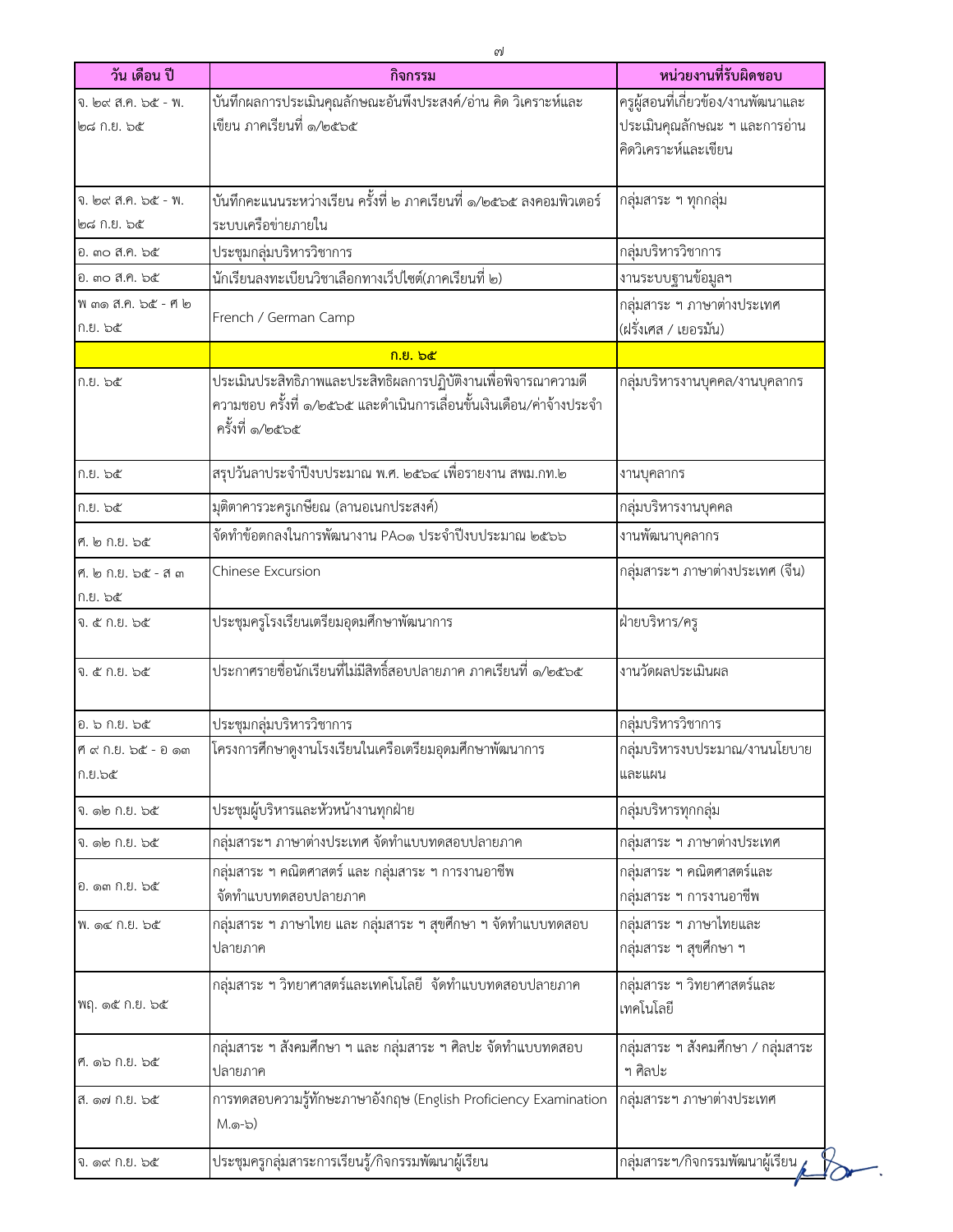| วัน เดือน ปี                      | กิจกรรม                                                                                                                                                                                 | หน่วยงานที่รับผิดชอบ                                                                                             |
|-----------------------------------|-----------------------------------------------------------------------------------------------------------------------------------------------------------------------------------------|------------------------------------------------------------------------------------------------------------------|
| จิ. ดู๙ กิ.ยิ ๖๕. - ฅ.            | สอบปลายภาคเรียนที่ ๑/๒๕๖๕                                                                                                                                                               | กลุ่มบริหารวิชาการ/งานวัดผล                                                                                      |
| <b>bm</b> ก.ย. ๖๕                 |                                                                                                                                                                                         | ประเมินผล                                                                                                        |
| สี ๒๔ ก.ย. ๖๕ - อา.<br>๒๕ ก.ย. ๖๕ | ค่ายวิทยาศาสตร์ตามความสมัครใจ                                                                                                                                                           | วิทยาศาสตร์และเทคโนโลยี                                                                                          |
| อา ๒๕ ก.ย. ๖๕ - อ<br>๒๗ ก.ย. ๖๕   | โครงการพัฒนาบุคลากรโรงเรียนในเครือเตรียมอุดมศึกษาพัฒยาการ สู่ความ<br>เป็นเลิศ ครั้งที่ ๘ และโครงการสัมมนาฝ่ายบริหาร และองค์กรที่เกี่ยวข้องกับ<br>โรงเรียนในเครือเตรียมอุดมศึกษาพัฒนาการ | ทุกกลุ่มบริหาร/โรงเรียนในเครือ ๑๘<br>โรงเรียน                                                                    |
| จ. ๒๖ ก.ย. ๖๕                     | PLC กลุ่มสาระ/กิจกรรมพัฒนาผู้เรียน                                                                                                                                                      | กลุ่มสาระ/กิจกรรมพัฒนาผู้เรียน                                                                                   |
| จ.๒๖ ก.ย. ๖๕ – ศ. ๗<br>ต.ค. ๖๕    | ค่ายวิชาการวิทยาศาสตร์-คณิตศาสตร์                                                                                                                                                       | วิทยาศาสตร์และเทคโนโลยี                                                                                          |
| จ ๒๖ ก.ย. ๖๕ - พ ๒๘<br>ก.ย. ๖๕    | ตรวจข้อสอบอัตนัยปลายภาคและบันทึกคะแนนอัตนัยปลายภาค<br>ภาคเรียนที่ ๑/๒๕๖๕                                                                                                                | ครูผู้สอนที่เกี่ยวข้อง                                                                                           |
| อ. ๒๗ ก.ย. ๖๕                     | ประชุมกลุ่มบริหารวิชาการ                                                                                                                                                                | กลุ่มบริหารวิชาการ                                                                                               |
| พี ๒๘ ก.ย. ๖๕                     | ปิดระบบบันทึกคะแนนระหว่างเรียน ครั้งที่ ๒ และคะแนนอัตนัยปลายภาค<br>ภาคเรียนที่ ๑/๒๕๖๕ (เวลา ๑๖.๓๐ น.)                                                                                   | งานวัดและประเมินผล                                                                                               |
| พี ๒๘ ก.ย. ๖๖                     | ปิดระบบบันทึกผลการประเมินคุณลักษณะอันพึงประสงค์/การอ่าน คิด<br>วิเคราะห์และเขียน ภาคเรียนที่ ๑/๒๕๖๕ (๑๖.๓๐ น.)                                                                          | งานพัฒนาและประเมินคุณลักษณะฯ<br>และการอ่าน คิดวิเคราะห์และเขียน                                                  |
| ศี ๓๐ ก.ย. ๖๕                     | ประกาศผลเฉพาะ ๐ ร มส และ มผ ณ ป้ายประชาสัมพันธ์ อาคาร ๑(เวลา ๑๖.๓๐ น.)                                                                                                                  | งานวัดและประเมินผล                                                                                               |
| ศ์ ๓๐ ก.ย. ๖๖                     | ประกาศผลเฉพาะ ๐ ร มส และ มผ ณ เว็บไซต์ของโรงเรียน (เวลา ๑๖.๓๐                                                                                                                           | งานวัดและประเมินผล                                                                                               |
|                                   | ท.ค. ๖๕                                                                                                                                                                                 |                                                                                                                  |
| ส ๑ ต.ค. ๖๕ - จ ๓๑<br>ต.ค. ๖๕     | ปรับปรุงทะเบียนประวัติข้าราชการ/ลูกจ้างประจำ ครั้งที่ ๒/๒๕๖๕                                                                                                                            | งานบุคลากร                                                                                                       |
| ส ๑ ต.ค. ๖๕ - จ ๓๑<br>ต.ค. ๖๕     | สรุปวันลาประจำปีงบประมาณ พ.ศ. ๒๕๖๕ เพื่อรายงาน สพม.กท. ๒                                                                                                                                | งานบุคลากร                                                                                                       |
| ส ๑ ต.ค. ๖๕ - จ ๓๑<br>ต.ค. ๖๕     | จัดทำสัญญาจ้างลูกจ้างชั่วคราว ประจำปีงบประมาณ พ.ศ. ๒๕๖๖                                                                                                                                 | กลุ่มบริหารงานบุคคล/งานบุคลากร                                                                                   |
| ส ๑ ต.ค. ๖๕ - จ ๓๑<br>ต.ค. ๖๕     | ปรับปรุงทะเบียนประวัติข้าราชการ/ลูกจ้างประจำ ครั้งที่ ๒/๒๕๖๕                                                                                                                            | งานบุคลากร                                                                                                       |
| จิ. ๓ ติ.คิ. ๖๕                   | ประชุมครูโรงเรียนเตรียมอุดมศึกษาพัฒนาการ                                                                                                                                                | กลุ่มบริหารทั่วไป                                                                                                |
| จิ. ๓ ติ.คิ. ๖๕                   | จัดทำ GPA ๕ ภาคเรียนทุกระดับชั้น (ตามปฏิทินงานศูนย์ ICAS)                                                                                                                               | งานทะเบียน                                                                                                       |
| จิ. ๓ ติ.คิ. ๖๕                   | ประมวลผลการลงทะเบียนวิชาเลืองทางอินเตอร์เน็ต (ภาคเรียนที่ ๒)                                                                                                                            | งานระบบฐานข้อมูลฯ                                                                                                |
| จิตต.ค. ๖๕ - ศัต                  | ซ่อมเสริมและพัฒนาผู้เรียน ครั้งที่ ๑ (ลงทะเบียนรับเอกสารตั้งแต่                                                                                                                         | ครูผู้สอนที่เกี่ยวข้อง                                                                                           |
| ต.ค. ๖๕                           | ๐๘.๐๐-๐๘.๓๐ น. ของทุกวัน)                                                                                                                                                               |                                                                                                                  |
| จิต ติ.คิ. ๖๕                     | ซ่อมเสริมคุณลักษณะอันพึงประสงค์/กิจกรรมพัฒนาผู้เรียน/กิจกรรม<br>ส่งเสริมคุณธรรมจริยธรรม/การอ่าน คิด วิเคราะห์และเขียน ครั้งที่ ๑ ภาค<br>เรียนที่ ๑ ปีการศึกษา ๒๕๖๕ (๐๘.๓๐-๑๒.๐๐ น.)     | กลุ่มบริหารงานบุคคล/กิจกรรม<br>พัฒนาผู้เรียน/งานพัฒนาและ<br>ประเมินคุณลักษณะฯ และการอ่าน<br>คิดวิเคราะห์และเขียน |
| จิ ๓ ติ.คิ. ๖๖                    | ซ่อมเสริมและพัฒนาผู้เรียน ครั้งที่ ๑ กลุ่มสาระฯ การงานอาชีพฯ<br>(໑ຓ.໐໐-໑๖.ຓ໐ น.)                                                                                                        | กลุ่มสาระฯ การงานอาชีพฯ                                                                                          |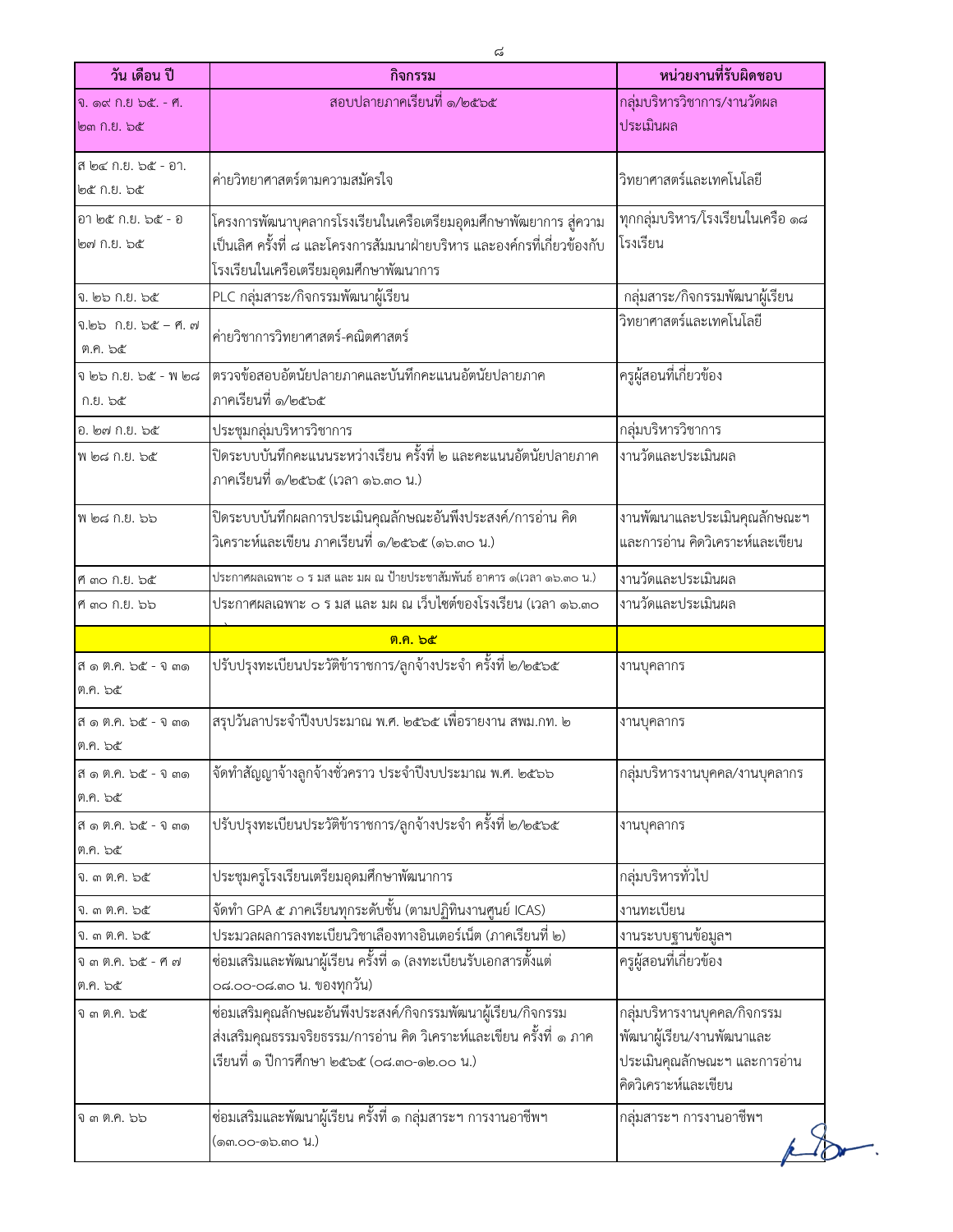| วัน เดือน ปี                        | กิจกรรม                                                                            | หน่วยงานที่รับผิดชอบ                                |
|-------------------------------------|------------------------------------------------------------------------------------|-----------------------------------------------------|
| อ. ๔ ต.ค. ๖๕                        | จัดพิมพ์รายชื่อวิชาเลือกและติดประกาศ ( ภาคเรียนที่ ๒)                              | งานระบบฐานข้อมูลฯ                                   |
| อ ๔ ต.ค. ๖๕                         | ช่อมเสริมและพัฒนาผู้เรียน ครั้งที่ ๑ กลุ่มสาระฯ ภาษาไทย (๐๘.๓๐-๑๒.๐๐<br>น.)        | กลุ่มสาระฯ ภาษาไทย                                  |
| อ ๔ ต.ค. ๖๕                         | ซ่อมเสริมและพัฒนาผู้เรียน ครั้งที่ ๑ กลุ่มสาระฯ คณิตศาสตร์<br>(ด๓.๐๐-๑๖.๓๐ น.)     | กลุ่มสาระฯ คณิตศาสตร์                               |
| อ ๔ ต.ค. ๖๕ - พฤ ๖<br>ต.ค. ๖๕       | กิจกรรมทางภาษาอังกฤษ ม.๖                                                           | กลุ่มสาระ ฯ ภาษาต่างประเทศ (<br>ภาษาต่างประเทศ IEC) |
| $0\not\in$ ต.ค. ๖๕                  | ประชุมกลุ่มบริหารวิชาการ                                                           | กลุ่มบริหารวิชาการ                                  |
| พ ๕ ต.ค. ๖๕                         | ซ่อมเสริมและพัฒนาผู้เรียน ครั้งที่ ๑ กลุ่มสาระฯ วิทยาศาสตร์ฯ<br>(๐๘.๓๐-๑๒.๐๐ น.)   | กลุ่มสาระฯ วิทยาศาสตร์                              |
| พ ๕ ต.ค. ๖๕                         | ช่อมเสริมและพัฒนาผู้เรียน ครั้งที่ ๑ กลุ่มสาระฯ สุขศึกษาฯ<br>(ด๓.๐๐-๑๖.๓๐ น.)      | กลุ่มสาระฯ สุขศึกษาฯ                                |
| พ. ๕ ต.ค. ๖๕                        | จัดส่งข้อมูลวิชาเลือกให้กับครูตามกลุ่มสาระฯต่างทาง Intranet                        | งานระบบฐานข้อมูลฯ                                   |
| พฤษ ต.ค. ๖๕                         | ซ่อมเสริมและพัฒนาผู้เรียน ครั้งที่ ๑ กลุ่มสาระฯ สังคมศึกษาฯ<br>(๐๘.๓๐-๑๒.๐๐ น.)    | กลุ่มสาระฯ สังคมศึกษาฯ                              |
| พฤ ๖ ต.ค. ๖๕                        | ซ่อมเสริมและพัฒนาผู้เรียน ครั้งที่ ๑ กลุ่มสาระฯ ศิลปะ<br>(வை.00-லெ.ஸ்<br>น.)       | กลุ่มสาระฯ ศิลปะ                                    |
| ศ ๗ ต.ค. ๖๕                         | ซ่อมเสริมและพัฒนาผู้เรียน ครั้งที่ ๑ กลุ่มสาระฯ ภาษาต่างประเทศ<br>(๐๘.๓๐-๑๒.๐๐ น.) | กลุ่มสาระฯ ภาษาต่างประเทศ                           |
| ศ ๗ ต.ค. ๖๕                         | ส่งผลการซ่อมเสริมและพัฒนาผู้เรียน ครั้งที่ ๑ เวลา ๑๖.๓๐ น.                         | วัดผลกลุ่มสาระฯ ทุกกลุ่ม                            |
| สี ๘ ต.ค. ๖๕ - อ ๑๑<br>ต.ค.๖๕       | การอบรมผู้กำกับลูกเสือ ขั้นความรู้เบื้องต้น BTC                                    | กลุ่มงานพัฒนาผู้เรียน (ลูกเสือ)                     |
| จิ. ๑๐ ติ.ค. ๖๕                     | ประชุมผู้บริหารและหัวหน้างานทุกฝ่าย                                                | กลุ่มบริหารทุกกลุ่ม                                 |
| จิ. ดอ ติ.คิ.๖๕                     | โครงการ นิเทศ กำกับ ติดตาม การบริหารและการจัดการศึกษา ตามระบบ<br>PDCA (m/bcbc)     | งานนโยบายและแผน                                     |
| จิ. ๑๐ ติ.ค. ๖๕                     | วันออกพรรษา                                                                        |                                                     |
| จิ. ดอ ติ.คิ. ๖๕ - ศี ด๔<br>ต.ค. ๖๕ | Tutorial Class for PISA Examination ม.๑-๒ / Tutorial Class for<br>ONET ม.๓         | กลุ่มสาระฯ ภาษาต่างประเทศ                           |
| อ. ๑๑ ต.ค.๖๕                        | ปิดภาคเรียนที่ ๑/๒๕๖๕                                                              |                                                     |
| อ. ๑๑ ต.ค. ๖๕                       | ประชุมกลุ่มบริหารวิชาการ                                                           | กลุ่มบริหารวิชาการ                                  |
| พ. ๑๒ ต.ค. ๖๕                       | ทำบุญตักบาตรวันคล้ายวันสวรรคตรัชกาลที่ ๙                                           | กลุ่มบริหารงานบุคคล                                 |
| พ. ๑๒ ต.ค. ๖๕ - อา<br>๑๖ ต.ค. ๖๕    | Overseas English Skills Development Activities M.m, M.b                            | กลุ่มสาระฯ ภาษาต่างประเทศ                           |
| พฤ. ๑๓ ต.ค. ๖๕                      | วันคล้ายวันสวรรคต รัชกาลที่ ๙                                                      |                                                     |
| ศ ด๔ ต.ค. ๖๕                        | วันหยุดชดเชย วันคล้ายวันสวรรคต รัชกาลที่ ๙                                         |                                                     |
| อ. ด๘ ต.ค. ๖๕                       | ประชุมกลุ่มบริหารวิชาการ                                                           | กลุ่มบริหารวิชาการ                                  |
| ส. ๒๒ ต.ค. ๖๕                       | วางพวงมาลา วันปิยมหาราช                                                            | กลุ่มบริหารงานบุคคล                                 |
| อา ๒๓ ต.ค. ๖๕                       | วันปิยมหาราช                                                                       |                                                     |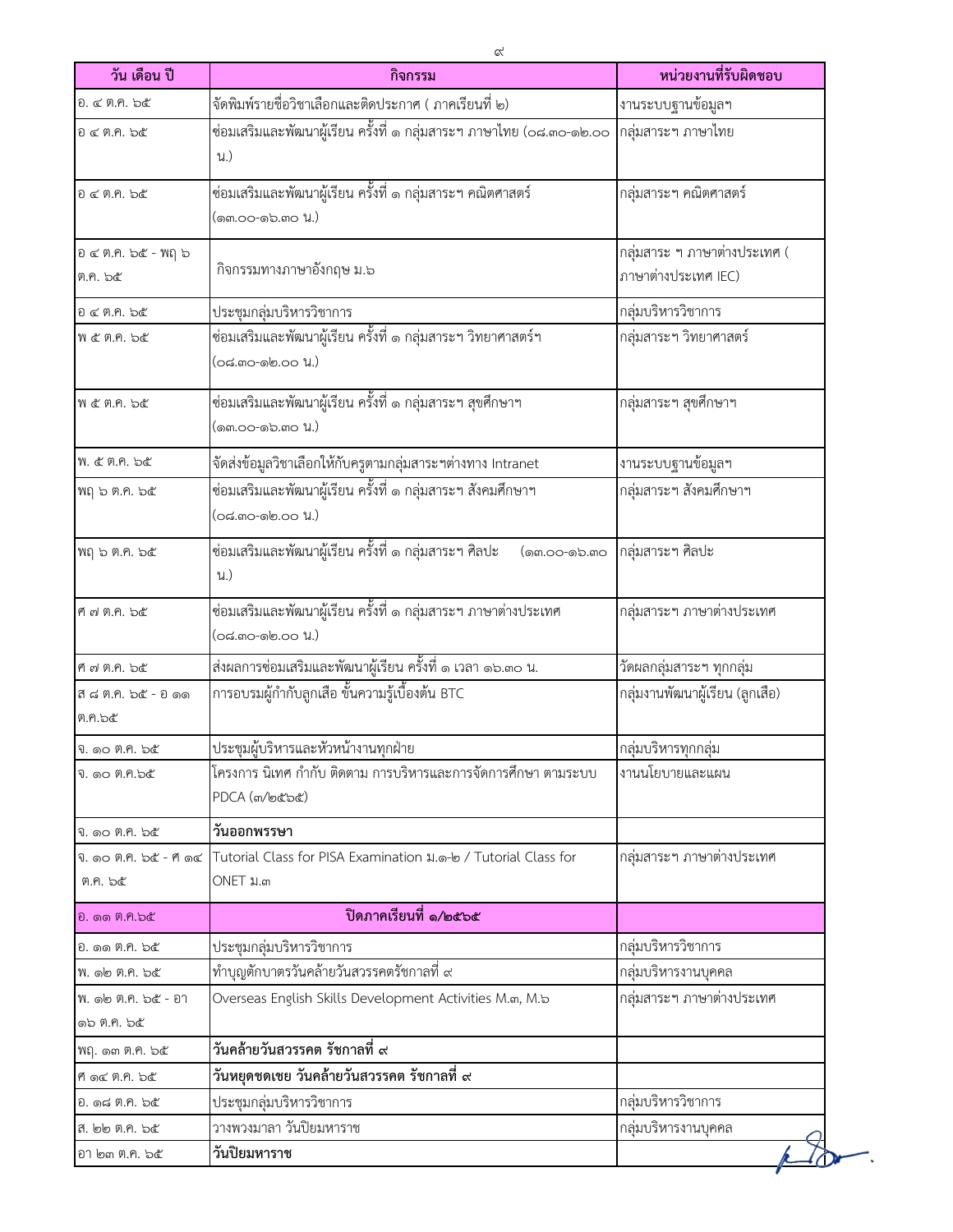| วัน เดือน ปี                      | กิจกรรม                                                                                                             | หน่วยงานที่รับผิดชอบ                       |
|-----------------------------------|---------------------------------------------------------------------------------------------------------------------|--------------------------------------------|
| จ. ๒๔ ต.ค. ๖๕                     | วันหยุดชดเชย วันปิยมหาราช                                                                                           |                                            |
| อ. ๒๕ ต.ค. ๖๕- ๒๙<br>ต.ค. ๖๕      | ค่ายลูกเสื้อ ม.๑ , ม.๒ , ม.๓                                                                                        | งานพัฒนาผู้เรียน (ลูกเสือ)                 |
| อ. ๒๕ ต.ค. ๖๕ - ๓๐<br>ต.ค. ๖๕     | บันทึกข้อมูลอาคาร สิ่งก่อสร้าง ยืนยันในระบบ B-OBEC ประจำปีการศึกษา<br>๒๕๖๕ ผ่านเว็บไซต์https://bobec.bopp-obec.info | งานสารสนเทศ ระบบ B-Obec<br>งานอาคารสถานที่ |
| อ. ๒๕ ต.ค. ๖๕                     | ประชุมวิชาการ                                                                                                       | กลุ่มบริหารวิชาการ                         |
| พฤ.๒๗ ต.ค. ๖๕ - ส.                | ศึกษาดูงาน Gifted ม.๓                                                                                               | กลุ่มสาระฯคณิตศาสตร์                       |
| ๒๙ ฅ.ฅ ๖๕                         | ศึกษาดูงาน Gifted ม.๖                                                                                               | ุกลุ่มสาระฯ วิทยาศาสตร์และ<br>เทคโนโลยี    |
| ២ದ ೫.೯. ៦๕                        | ้อบรมพัฒนาบุคลากรก่อนเปิดภาคเรียน/ครูลงชื่อปฏิบัติหน้าที่/ ประชุมครู<br>ก่อนเปิดภาคเรียน                            | งานพัฒนาบุคลากร/งานพัฒนา<br>บุคลากร        |
| ศ ๒๘ ต.ค. ๖๕                      | ประกาศผลการเรียน ภาคเรียนที่ ๑ ปีการศึกษา ๒๕๖๕ ทางเว็บไซต์ของ<br>โรงเรียน (เวลา ๑๖.๓๐ น.)                           | งานวัดและประเมินผล                         |
| จิ ๓๑ ติ.ค. ๖๕                    | เปิดภาคเรียนที่ ๒/๒๕๖๕                                                                                              |                                            |
| จิ ๓๑ ต.ค. ๖๕ - ศี ๔<br>พ.ย. ๖๕   | ซ่อมเสริมและพัฒนาผู้เรียน ครั้งที่ ๒                                                                                | ครูผู้สอนที่เกี่ยวข้อง                     |
|                                   | พ.ย. ๖๕                                                                                                             |                                            |
| อ. ๑ พ.ย. ๖๕                      | ตรวจสอบความถูกต้องผลการเรียน ๕ ภาคเรียนของนักเรียนชั้น ม.๓ และ<br>ม.๖                                               | งานทะเบียน                                 |
| อ. ๑ พ.ย. ๖๕                      | บันทึกข้อมูลนักเรียนรายบุคคล ปรับปรุง ตรวจสอบ/แก้ไข ในระบบ DMC<br>ประจำปีการศึกษา ๒/๒๕๖๕                            | งานสารสนเทศ ระบบ DMC<br>งานทะเบียน         |
| ව. ඉ W.U. b๕                      | ประชุมกลุ่มบริหารวิชาการ                                                                                            | กลุ่มบริหารวิชาการ                         |
| ศ ๔ พ.ย. ๖๕                       | ส่งผลการซ่อมเสริมและพัฒนาผู้เรียน ครั้งที่ ๒                                                                        | วัดผลกลุ่มสาระฯ ทุกกลุ่ม                   |
| จิ ๗ พ.ย. ๖๕ - ศี ๑๑<br>พ.ย. ๖๕   | จัดทำรูปเล่มรายงานผลการพัฒนาผู้เรียน (ปพ.๕) ภาคเรียนที่ ๑/๒๕๖๕ ทุก<br>กลุ่มสาระฯ                                    | ุกลุ่มสาระฯ ทุกกลุ่ม                       |
| จิ. ๗ พ.ย. ๖๕                     | ประชุมครูโรงเรียนเตรียมอุดมศึกษาพัฒนาการ                                                                            | ฝ่ายบริหาร/ครู                             |
| จ. ๗ พ.ย. ๖๕                      | กิจกรรมวันลอยกระทง                                                                                                  | กลุ่มสาระ ฯ สังคมศึกษา ฯ                   |
| อ. ๘ พ.ย. ๖๕                      | ประชุมกลุ่มบริหารวิชาการ                                                                                            | กลุ่มบริหารวิชาการ                         |
| พ. ๙ พ.ย. ๖๕                      | ยืนยันข้อมูลการมีตัวตนของนักเรียน ๒/๒๕๖๕ โดยเจ้าหน้าที่ DMC ระดับ<br>โรงเรียนและรับรองข้อมูลโดยผู้อำนวยการโรงเรียน  | งานสารสนเทศ ระบบ DMC                       |
| พฤ. ๑๐ พ.ย. ๖๕ - ส.<br>ගම W.U. bc | ค่ายบูรณาการ ม.๑-๓ (English Program Integrated Camp M.๑-๓)                                                          | กลุ่มสาระฯ ภาษาต่างประเทศ                  |
| พฤ.๑๐ พ.ย. ๖๕ - ส.<br>ด๒ พ.ย. ๖๕  | ค่ายคณิตศาสตร์ Gifted ม.ต้น                                                                                         | กลุ่มสาระฯคณิตศาสตร์                       |
| ที่ ดด พ.ย. ๖๕                    | ส่งเล่มรายงานผลการพัฒนาผู้เรียน (ปพ.๕) ทุกกลุ่มสาระฯ                                                                | ึกลุ่มสาระฯ ทุกกลุ่ม                       |
| ศ ๑๑ พ.ย. ๖๕                      | กิจกรรมศึกษาแหล่งเรียนรู้ (Excursion) M.๑ - ๓                                                                       | กลุ่มสาระฯ ภาษาต่างประเทศ                  |
| จ ด๔ พ.ย. ๖๕                      | ประชุมผู้บริหารและหัวหน้างานทุกฝ่าย                                                                                 | กลุ่มบริหารทุกกลุ่ม                        |
| จ ด๔ พ.ย. ๖๕                      | รับเอกสารรายงานผลการพัฒนาคุณภาพผู้เรียนรายบุคคล (ปพ.๖) ภาคเรียน<br>ที่ ๑/๒๕๖๕                                       | ครูที่ปรึกษาทุกคน                          |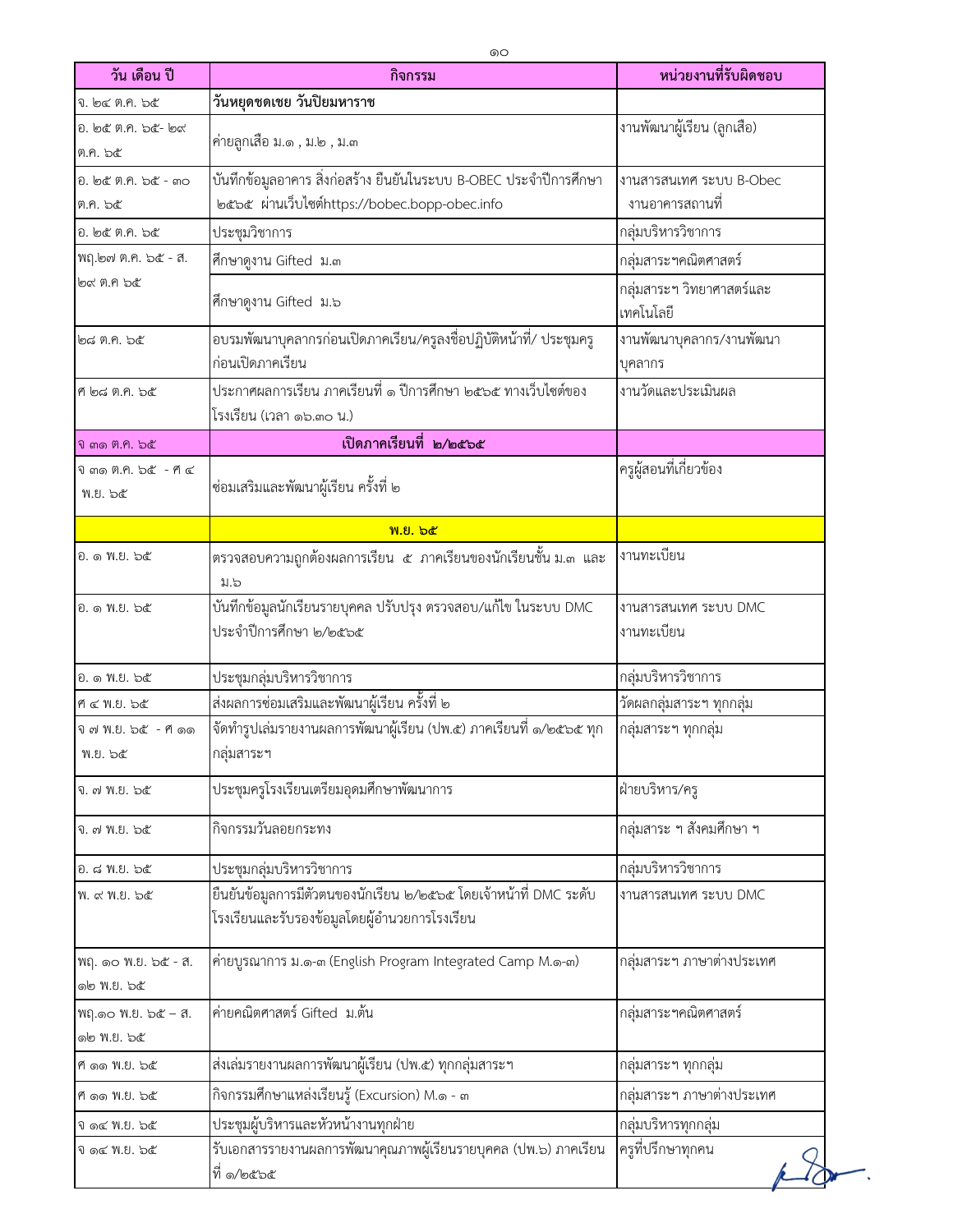| วัน เดือน ปี                  | กิจกรรม                                                                            | หน่วยงานที่รับผิดชอบ              |
|-------------------------------|------------------------------------------------------------------------------------|-----------------------------------|
| อ. ๑๕ พ.ย. ๖๕                 | ประชุมกลุ่มบริหารวิชาการ                                                           | กลุ่มบริหารวิชาการ                |
| พฤ. ด๗ พ.ย. ๖๕ - ศ            | กิจกรรมแข่งขันกีฬาระหว่างคณะสี (Sport Day) ประจำปีการศึกษา ๒๕๖๕                    | กลุ่มบริหารงานบุคคล/กลุ่มสาระฯสุข |
| ඉය W.U. b&                    |                                                                                    | ศึกษาฯ                            |
| ส. ๑๙ พ.ย. ๖๕                 | ส่งแบบประเมินผลงานที่เกิดจากการปฏิบัติหน้าที่รายภาคเรียน (ศธ.                      | งานพัฒนาบุคลากร                   |
|                               | ๐๒๐๖/๐๖๓๕) ครั้งที่ ๑ และแบบบันทึก PLC ประจำภาคเรียนที่ ๑                          |                                   |
| จี ๒๑ พ.ย. ๖๕                 | ประชุมครูกลุ่มสาระการเรียนรู้/กิจกรรมพัฒนาผู้เรียน                                 | กลุ่มสาระฯ/กิจกรรมพัฒนาผู้เรียน   |
| จี ๒๑ พ.ย. ๖๕                 | ลงทะเบียนเรียนซ้ำรายวิชา ภาคเรียนที่ ๑/๒๕๖๕                                        | งานวัดและประเมินผล                |
| จี ๒๑ พ.ย. ๖๕ - พี ๒๑         | ดำเนินการติดตามการเรียนซ้ำรายวิชา ภาคเรียนที่ ๑/๒๕๖๕                               | กลุ่มสาระฯ ทุกกลุ่ม               |
| ช.ค. ๖๕                       |                                                                                    |                                   |
| อ. ๒๒ พ.ย. ๖๕                 | ประชุมกลุ่มบริหารวิชาการ                                                           | กลุ่มบริหารวิชาการ                |
| พฤ. ๒๔ พ.ย. ๖๕ - ส            | ค่ายบูรณาการ ม.๔-๖ (English Program Integrated Camp M.๔-๖)                         | กลุ่มสาระฯ ภาษาต่างประเทศ         |
| ๒๖ พ.ย. ๖๕                    |                                                                                    |                                   |
| ศ ๒๕ พ.ย. ๖๕                  | กิจกรรมวันพระมหาธีรราชเจ้า , กิจกรรมรักษาดินแดน                                    | งานพัฒนาผู้เรียน (ลูกเสือ)        |
| จ. ๒๘ พ.ย. ๖๕                 | PLC กลุ่มสาระ/กิจกรรมพัฒนาผู้เรียน                                                 | กลุ่มสาระ/กิจกรรมพัฒนาผู้เรียน    |
| อ. ๒๙ พ.ย. ๖๕                 | ประชุมกลุ่มบริหารวิชาการ                                                           | กลุ่มบริหารวิชาการ                |
| พ. ๓๐ พ.ย. ๖๕                 | <u>้<br/>บริจาคโลหิต ครั้งที่ ๒</u>                                                | กลุ่มบริหารงานทั่วไป/งานอนามัย    |
|                               | <u>ธิ.ค. ๖๕</u>                                                                    |                                   |
| ธ.ค. ๖๕                       | __________________<br>คณะกรรมการกลั่นกรองดำเนินการประเมินผลงานที่เกิดจากการปฏิบัติ | งานพัฒนาบุคลากร                   |
|                               | หน้าที่ ครั้งที่ ๑/๖๕                                                              |                                   |
| ฟฤ. ๑ ธ.ค. ๖๕                 | สำรวจข้อมูลนักเรียนที่คาดว่าจะไม่จบหลักสูตร                                        | งานทะเบียน                        |
| พฤ. ๑ ธ.ค. ๖๕                 | กิจกรรมรณรงค์วันเอดส์โลก ๑ ธ.ค. ๖๕                                                 | กลุ่มสาระฯ สุขศึกษาและพลศึกษา     |
| ศ ๒ ธ.ค. ๖๕ - ศ. ๖            | ้บันทึกคะแนนระหว่างเรียน ครั้งที่ ๑ ภาคเรียนที่ ๒/๒๕๖๕ ลงคอมพิวเตอร์               | กลุ่มสาระฯ ทุกกลุ่ม               |
| ม.ค. ๖๕                       | ระบบเครือข่ายภายใน เวลา ๑๖.๓๐ น.                                                   |                                   |
| จ. ๕ ธ.ค. ๖๕                  | วันพ่อแห่งชาติ                                                                     |                                   |
| อ ๖ ธ.ค. ๖๕ - พ ๑๔<br>ธ.ค. ๖๕ | ส่งต้นฉบับแบบทดสอบกลางภาคทุกกลุ่มสาระฯ                                             | กลุ่มสาระฯ ทุกกลุ่ม               |
|                               |                                                                                    |                                   |
| อ. ๖ ธ.ค. ๖๕                  | ประชุมกลุ่มบริหารวิชาการ                                                           | กลุ่มบริหารวิชาการ                |
| อ. ๖ ธ.ค. ๖๕                  | สำรวจหลักฐานแบบพิมพ์ จัดซื้อแบบพิมพ์                                               | งานทะเบียน                        |
| พ. ๗ ธ.ค. ๖๕                  | เตรียมข้อมูล หลักฐานต่าง ๆ เพื่อจัดทำ ปพ.๑, ปพ.๒ และเอกสารการ<br>จบหลักสูตร        | งานทะเบียน                        |
| พ. ๗ ธ.ค. ๖๕                  | กิจกรรมบำเพ็ญประโยชน์ ม.๔                                                          | กลุ่มบริหารงานบุคคล               |
| พฤ. ๘ ธ.ค. ๖๕                 | กิจกรรมบำเพ็ญประโยชน์ ม.๖                                                          | กลุ่มบริหารงานบุคคล               |
| ศ ๙ ธ.ค. ๖๕                   |                                                                                    | กลุ่มสาระ ฯ ภาษาต่างประเทศ        |
|                               | French / German One Day Trip                                                       | (ฝรั่งเศส / เยอรมัน)              |
| ศ. ๙ ธ.ค. ๖๕                  | Chinese One Day Trip                                                               | กลุ่มสาระฯ ภาษาต่างประเทศ (จีน)   |
| ส. ๑๐ ธ.ค. ๖๕                 | วันรัฐธรรมนูญ                                                                      |                                   |
| จ. ๑๒ ธ.ค. ๖๕                 | วันหยุดชดเชย วันรัฐธรรมนูญ                                                         |                                   |
| จิ ด๙ ธิ.ศ. ๖๕                | กลุ่มสาระฯ ภาษาไทย จัดทำแบบทดสอบกลางภาค                                            | กลุ่มสาระฯ ภาษาไทย                |
| จ. ๑๙ ธ.ค. ๖๕                 | ประชุมครูกลุ่มสาระการเรียนรู้/กิจกรรมพัฒนาผู้เรียน                                 | กลุ่มสาระฯ/กิจกรรมพัฒนาผู้เรียน   |

٠.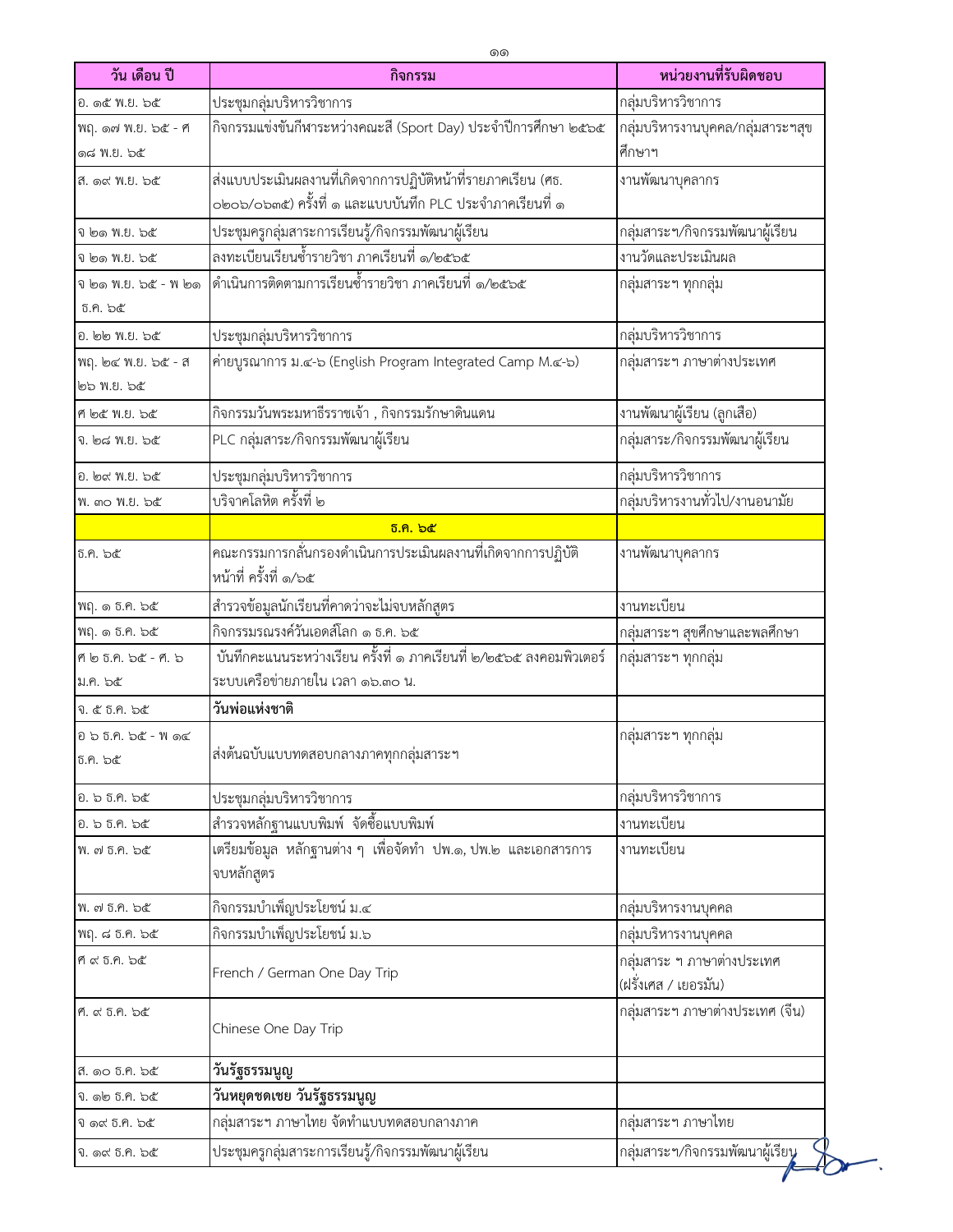| วัน เดือน ปี                       | กิจกรรม                                                                         | หน่วยงานที่รับผิดชอบ                                |
|------------------------------------|---------------------------------------------------------------------------------|-----------------------------------------------------|
| อ ๒๐ ธ.ค. ๖๕                       | กลุ่มสาระฯ วิทยาศาสตร์และเทคโนโลยี จัดทำแบบทดสอบกลางภาค                         | กลุ่มสาระฯ วิทยาศาสตร์ฯ                             |
| อ. ๒๐ ธ.ค. ๖๕                      | ประชุมวิชาการ                                                                   | กลุ่มบริหารวิชาการ                                  |
| พี ๒๑ ธ.ค. ๖๕                      | กลุ่มสาระฯ สังคมศึกษา ศาสนาและวัฒนธรรม จัดทำแบบทดสอบกลางภาค                     | กลุ่มสาระฯ สังคมศึกษาฯ                              |
| พี ๒๑ ธ.ค. ๖๕                      | ส่งผลการเรียนซ้ำรายวิชา ภาคเรียนที่ ๑/๒๕๖๕                                      | กลุ่มสาระฯ ทุกกลุ่ม                                 |
| พฤ ๒๒ ธ.ค. ๖๕                      | กลุ่มสาระฯ ภาษาต่างประเทศ จัดทำแบบทดสอบกลางภาค                                  | กลุ่มสาระฯ ภาษาต่างประเทศ                           |
| ศี ๒๓ ธิ.ค. ๖๕                     | กลุ่มสาระฯ คณิตศาสตร์ จัดทำแบบทดสอบกลางภาค                                      | กลุ่มสาระฯ คณิตศาสตร์                               |
| ศ. ๒๓ ธ.ค. ๖๕                      | Christmas Celebration M. ๑ - ๖                                                  | กลุ่มสาระฯ ภาษาต่างประเทศ                           |
| จี ๒๖ ธิ.คิ. ๖๕ - ศี ๓๐<br>ช.ค. ๖๕ | สอบกลางภาคเรียนที่ ๒/๒๕๖๕                                                       | กลุ่มบริหารวิชาการ/งานวัดและ<br>ประเมินผล           |
| จ. ๒๖ ธ.ค. ๖๕                      | PLC กลุ่มสาระ/กิจกรรมพัฒนาผู้เรียน                                              | กลุ่มสาระ/กิจกรรมพัฒนาผู้เรียน                      |
| อ. ๒๗ ธ.ค. ๖๕                      | ประชุมวิชาการ                                                                   | กลุ่มบริหารวิชาการ                                  |
| ส. ๓๑ ธิ.ค. ๖๕                     | วันสิ้นปี                                                                       |                                                     |
|                                    | ม.ค. ๖๖                                                                         |                                                     |
| อา ๑ ม.ค. ๖๖                       | วันขึ้นปีใหม่                                                                   |                                                     |
| จ. ๒ ม.ค. ๖๖                       | หยุดชดเชยวันสิ้นปีและวันขึ้นปีใหม่                                              |                                                     |
| ຈ. ๒ ม.ค. ๖๖ - ຈ.๓๐<br>ม.ค. ๖๖     | การแข่งขันแอโรบิกมวยไทย ชั้นมัธยมศึกษาปีที่ ๑                                   | กลุ่มสาระฯ สุขศึกษาและพลศึกษา                       |
| อ ๓ ม.ค. ๖๖ - อ ๓๑<br>ม.ค. ๖๕      | ตรวจสอบและปรับปรุงข้อมูลใบอนุญาตประกอบวิชาชีพ                                   | งานบุคลากร                                          |
| อ ๓ ม.ค. ๖๖ - อ ๓๑<br>ม.ค. ๖๕      | รับคำร้องขอย้ายประจำปี พ.ศ. ๒๕๖๖ (ตำแหน่งครูผู้สอน)                             | งานบุคลากร                                          |
| อ. ๓ ม.ค. ๖๖                       | ประชุมกลุ่มบริหารวิชาการ                                                        | กลุ่มบริหารวิชาการ                                  |
| ศ ๖ ม.ค. ๖๖                        | ปิดระบบบันทึกคะแนนระหว่างเรียน ครั้งที่ ๑ ภาคเรียนที่ ๒/๒๕๖๕ (เวลา<br>໑๖.ຓ໐ น.) | งานวัดและประเมินผล                                  |
| ศ ๖ ม.ค. ๖๖                        | Japsnese One Day Trip                                                           | ภาษาต่างประเทศ (ภาษาญี่ปุ่น)                        |
| ศ.๖ ม.ค. ๖๖ - อ.๑๗<br>ม.ค. ๖๖      | ค่ายวิชาการวิทยาศาสตร์-คณิตศาสตร์                                               | กลุ่มสาระฯ วิทยาศาสตร์ฯ / กลุ่ม<br>สาระฯ คณิตศาสตร์ |
| อา ๘ ม.ค. ๖๖                       | ปิดระบบลงคะแนน (๑๖.๓๐น.)                                                        | งานวัดและประเมินผล                                  |
| จ. ๙ ม.ค. ๖๖                       | ประกวดสื่อการสอน                                                                | งานพัฒนาคุณภาพสื่อการสอน                            |
| จ. ๙ ม.ค. ๖๖                       | ประชุมผู้บริหารและหัวหน้างานทุกฝ่าย                                             | กลุ่มบริหารทุกกลุ่ม                                 |
| จ. ๙ ม.ค. ๖๖                       | สำรวจและติดตามผลของนักเรียนชั้น ม.๓ และ ม.๖ ที่มีแนวโน้มไม่จบ<br>หลักสูตร       | งานทะเบียน                                          |
| ย. ด๐ ม.ค. ๖๖                      | สำรวจรายชื่อนักเรียน โครงการแลกเปลี่ยนระหว่างประเทศ ของชั้น ม.๖                 | งานทะเบียน                                          |
| ย. ดo ม.ค. ๖๖                      | ประชุมกลุ่มบริหารวิชาการ                                                        | กลุ่มบริหารวิชาการ                                  |
| พ. ๑๑ ม.ค. ๖๖                      | ตรวจสอบความเรียบร้อยของรายวิชาที่ลงทะเบียนทั้งหมด                               | งานทะเบียน                                          |
| ศ. ด๓ ม.ค. ๖๖                      | กิจกรรมอ่านสาส์นวันเด็ก/กิจกรรมวันเด็ก/กิจกรรมวันครู/กิจกรรมวันขึ้นปี<br>ไหม่   | กลุ่มบริหารงานบุคคล/ กลุ่มสาระฯ<br>ศิลปะ            |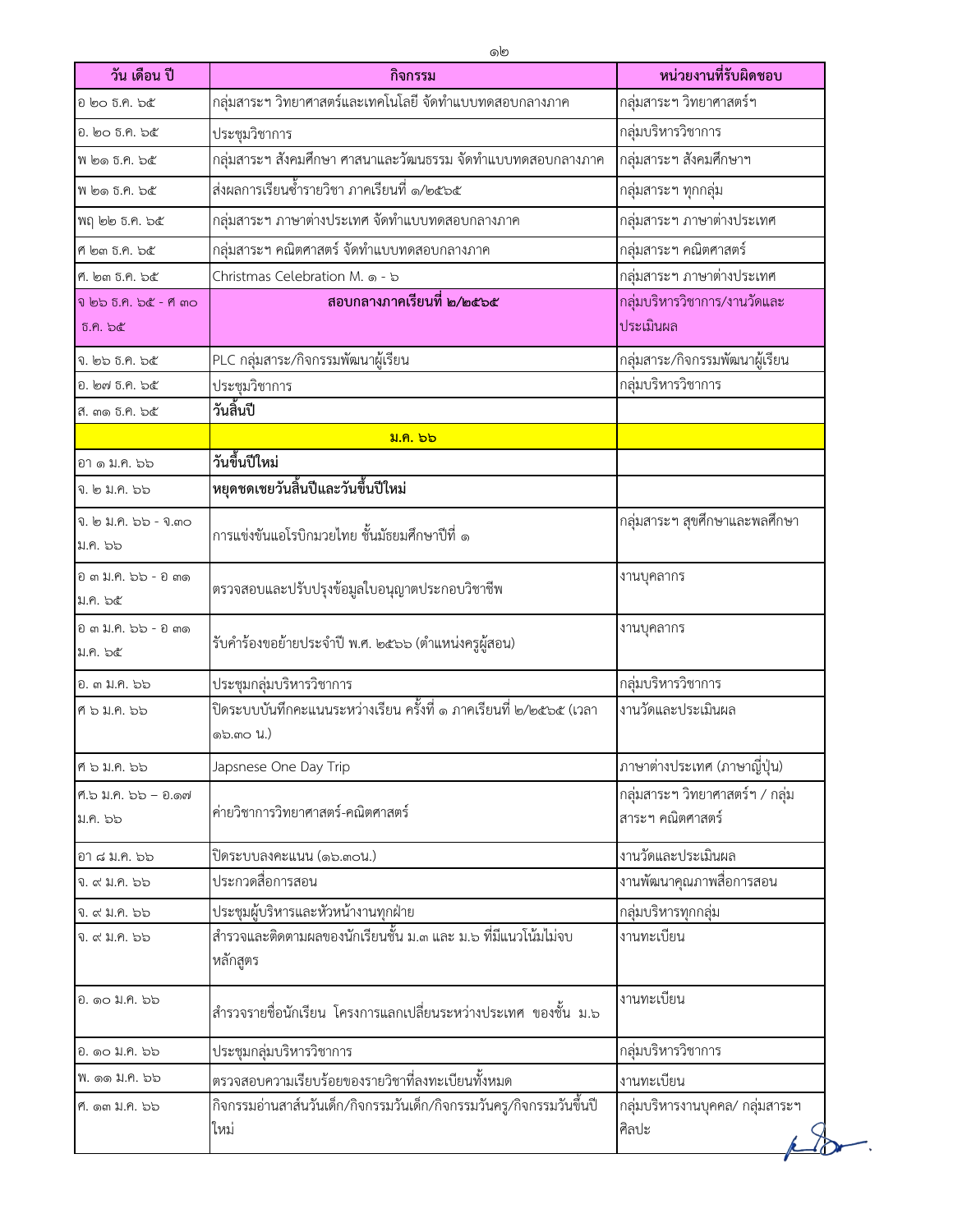| วัน เดือน ปี                      | กิจกรรม                                                                                                          | หน่วยงานที่รับผิดชอบ                                                                      |
|-----------------------------------|------------------------------------------------------------------------------------------------------------------|-------------------------------------------------------------------------------------------|
| จ. ๑๖ ม.ค. ๖๖ - ๒๐                |                                                                                                                  | กลุ่มบริหารงานวิชาการ / งาน                                                               |
| ม.ค. ๖๖                           | โครงการปันน้ำใจสานสายใย เครือเตรียมพัฒน์                                                                         | นโยบายและแผน                                                                              |
| າ. ໑๖ ม.ค. ๖๖                     | ประชุมครูกลุ่มสาระการเรียนรู้/กิจกรรมพัฒนาผู้เรียน                                                               | กลุ่มสาระฯ/กิจกรรมพัฒนาผู้เรียน                                                           |
| อ. ด๗ ม.ค. ๖๖                     | ประชุมกลุ่มบริหารวิชาการ                                                                                         | กลุ่มบริหารวิชาการ                                                                        |
| ฟ. ด๘ ม.ค. ๖๖                     | กิจกรรมบำเพ็ญประโยชน์ ม.๕                                                                                        | กลุ่มบริหารงานบุคคล/งานระดับชั้น                                                          |
| ศ ๒๐ ม.ค. ๖๖                      | รับผลการเรียนระหว่างภาคเรียน  ภาคเรียนที่ ๒/๒๕๖๕                                                                 | ครูที่ปรึกษา                                                                              |
| ศ. ๒๐ ม.ค. ๖๖                     | กิจกรรมตรุษจีน                                                                                                   | กลุ่มสาระฯ ภาษาต่างประเทศ (จีน)                                                           |
| อา ๒๒ ม.ค. ๖๕                     | แจ้งผลการเรียนระหว่างภาคเรียน  ภาคเรียนที่ ๒/๒๕๖๕                                                                | ครูที่ปรึกษา                                                                              |
| າ. ๒๓ ม.ค. ๖๖                     | PLC กลุ่มสาระ/กิจกรรมพัฒนาผู้เรียน                                                                               | กลุ่มสาระ/กิจกรรมพัฒนาผู้เรียน                                                            |
| จิ. ๒๓ ม.ค. ๖๖ - ศ.<br>๒๗ ม.ค. ๖๖ | การอบรมช่วยเหลือชีวิต CPR ชั้นมัธยมศึกษาปีที่ ๓                                                                  | กลุ่มสาระฯ สุขศึกษาและพลศึกษา                                                             |
| อ. ๒๔ ม.ค. ๖๖                     | ประชุมวิชาการ                                                                                                    | กลุ่มบริหารวิชาการ                                                                        |
| ศ. ๒๗ ม.ค. ๖๖                     | Big Cleaning day                                                                                                 | กลุ่มบริหารงานบุคคล                                                                       |
| อา ๒๙ ม.ค. ๖๖                     | โครงการชุมชนสร้างสรรค์ประสานสัมพันธ์บ้าน - โรงเรียน ครั้งที่ ๒∕รับผล<br>การเรียน ม.ต้น(เช้า)/ม.ปลาย(บ่าย)        | กลุ่มบริหารงานบุคคล/งานประสาน<br>เครือข่าย/งานวัดผล                                       |
| อา ๒๙ ม.ค. ๖๖                     | Open House Activities                                                                                            | กลุ่มสาระฯ ภาษาต่างประเทศ                                                                 |
| ี อ. ๓๑ ม.ค. ๖๖                   | ประชุมวิชาการ                                                                                                    | กลุ่มบริหารวิชาการ                                                                        |
|                                   | ึก.พ. ๖๖                                                                                                         |                                                                                           |
| ฟ. ๑ ก.พ. ๖๖                      | กิจกรรมการเตรียมความพร้อมการทดสอบความถนัดทางวิชาการ ๗.๒<br>(ความถนัดทางภาษาเยอรมัน) ระหว่างวันที่ ๑ - ๒๐ ก.พ. ๖๖ | กลุ่มสาระฯ ภาษาต่างประเทศ<br>(ภาษาเยอรมัน)                                                |
| ส. ๔ ก.พ. ๖๖ - อ. ๗<br>ก.พ. ๖๖    | ตรวจเยี่ยมโรงเรียนน้อง โรงเรียนท่านผู้หญิงสง่าอิงคุลานนท์                                                        | งานโรงเรียนน้อง                                                                           |
| จิ ๖ ก.พ. ๖๖ - พฤ ๙<br>มี.ค. ๖๖   | ึ บันทึกคะแนนระหว่างเรียน  ครั้งที่ ๒  ภาคเรียนที่ ๒∕๒๕๖๕  ลง<br>คอมพิวเตอร์ระบบเครือข่ายภายใน                   | ึกลุ่มสาระฯ ทุกกลุ่ม                                                                      |
| จ ๖ ก.พ. ๖๖ - พฤ ๙<br>มี.ค. ๖๖    | บันทึกผลการประเมินคุณลักษณะอันพึงประสงค์/อ่าน คิด วิเคราะห์และ<br>เขียน ภาคเรียนที่ ๒/๒๕๖๕                       | ครูผู้สอนที่เกี่ยวข้อง/งานพัฒนาและ<br>ประเมินคุณลักษณะฯและการอ่านคิด<br>วิเคราะห์และเขียน |
| จ ๖ ก.พ. ๖๖ - พ ๑๕<br>ก.พ ๖๖      | ส่งต้นฉบับแบบทดสอบปลายภาคทุกกลุ่มสาระฯ                                                                           | กลุ่มสาระฯ ทุกกลุ่ม                                                                       |
| จ ๖ ก.พ. ๖๕                       | _<br>ประกาศรายชื่อนักเรียนที่ไม่มีสิทธิ์สอบปลายภาคเรียนที่๑/๒๕๖๕                                                 | งานวันผลและประเมินผล                                                                      |
| จ. ๖ ก.พ. ๖๖                      | ประชุมครูโรงเรียนเตรียมอุดมศึกษาพัฒนาการ                                                                         | ฝ่ายบริหาร/ครู                                                                            |
| อ. ๗ ก.พ. ๖๖                      | ประชุมกลุ่มบริหารวิชาการ                                                                                         | กลุ่มบริหารวิชาการ                                                                        |
| พฤ. ๙ ก.พ. - ศ. ๑๐<br>ก.พ. ๖๖     | โครงการนิทรรศการ OCOP -OSOP ปี ๒๕๖๕                                                                              | กลุ่มบริหารงานวิชาการ                                                                     |
| ศ์ ๑๐ ก.พ. ๖๖                     | ครูประจำวิชาส่งรายชื่อนักเรียนที่ไม่มีสิทธิ์สอบปลายภาค ภาคเรียนที่<br>๒/๒๕๖๑                                     | ครูผู้สอนที่เกี่ยวข้อง                                                                    |

٦,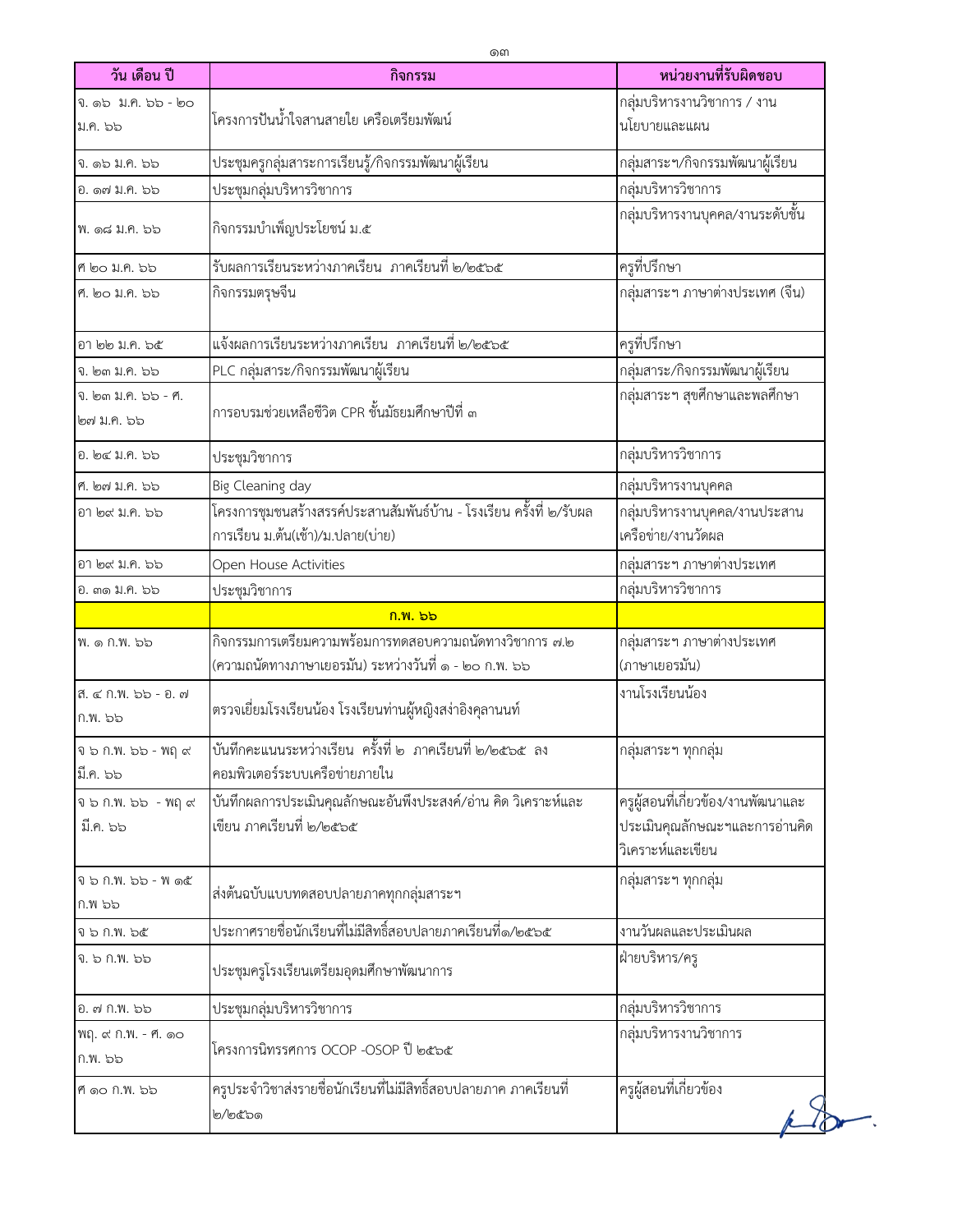| วัน เดือน ปี                      | กิจกรรม                                                                                                                                                   | หน่วยงานที่รับผิดชอบ                           |
|-----------------------------------|-----------------------------------------------------------------------------------------------------------------------------------------------------------|------------------------------------------------|
| จิ. ดูต กิ.พ. ๖๖                  | ประกันคุณภาพการศึกษาภายในสถานศึกษา ปีการศึกษา ๒๕๖๕                                                                                                        | งานประกันคุณภาพ                                |
| จิ ๑๓ ก.พ. ๖๖                     | ประกาศรายชื่อนักเรียนที่ไม่มีสิทธิ์สอบปลายภาค ภาคเรียนที่ ๑/๒๕๖๕                                                                                          | งานวัดและประเมินผล                             |
| จิ. ดูต กิ.พ. ๖๖                  | ประชุมผู้บริหารและหัวหน้างานทุกฝ่าย                                                                                                                       | กลุ่มบริหารทุกกลุ่ม                            |
| อ. ด๔ ก.พ. ๖๖                     | ประชุมวิชาการ                                                                                                                                             | กลุ่มบริหารวิชาการ                             |
| ศ. ด๗ ก.พ. ๖๖                     | ปัจฉิมนิเทศ ม.๖                                                                                                                                           | กลุ่มบริหารงานบุคคล                            |
| จ ๒๐ ก.พ. ๖๖                      | กลุ่มสาระฯ ภาษาต่างประเทศ จัดทำแบบทดสอบปลายภาค                                                                                                            | กสร.ภาษาต่างประเทศ                             |
| จ. ๒๐ ก.พ. ๖๖                     | ประชุมครูกลุ่มสาระการเรียนรู้/กิจกรรมพัฒนาผู้เรียน                                                                                                        | กลุ่มสาระฯ/กิจกรรมพัฒนาผู้เรียน                |
| อ ๒๑ ก.พ. ๖๖                      | ประชุมวิชาการ                                                                                                                                             | กลุ่มบริหารวิชาการ                             |
| อ ๒๑ ก.พ. ๖๖                      | กลุ่มสาระฯ คณิตศาสตร์ และ กลุ่มสาระฯ การงานอาชีพ จัดทำ<br>แบบทดสอบปลายภาค                                                                                 | กลุ่มสาระฯ คณิตศาสตร์และกลุ่ม<br>สาระฯ การงานฯ |
| พ. ๒๒ ก.พ. ๖๖                     | โครงการ นิเทศ กำกับ ติดตาม การบริหารและการจัดการศึกษา ตามระบบ<br><b>PDCA</b>                                                                              | งานนโยบายและแผน                                |
| พี ๒๒ ก.พ. ๖๖                     | กลุ่มสาระฯ ภาษาไทย และ กลุ่มสาระฯ สุขศึกษาฯ จัดทำแบบทดสอบ<br>ปลายภาค                                                                                      | กลุ่มสาระฯ ภาษาไทยและกลุ่มสาระฯ<br>สุขศึกษา    |
| พฤ. ๒๓ ก.พ. ๖๖                    | กลุ่มสาระฯ วิทยาศาสตร์และเทคโนโลยี จัดทำแบบทดสอบปลายภาค                                                                                                   | กสร.วิทยาศาสตร์ฯ                               |
| ศ. ๒๔ ก.พ. ๖๖                     | กลุ่มสาระฯ สังคมศึกษาฯ และ กลุ่มสาระฯ ศิลปะ จัดทำแบบทดสอบปลาย<br>ภาค                                                                                      | กสร. สังคม และ กสร.ศิลปะ                       |
| จิ ๒๗ ก.พ. ๖๖ - ศ ๓<br>มี.ค. ๖๖   | สอบปลายภาคเรียนที่ ๒/๒๕๖๕                                                                                                                                 | กลุ่มบริหารวิชาการ/งานวัดและ<br>ประเมินผล      |
| จ. ๒๗ ก.พ. ๖๖                     | PLC กลุ่มสาระ/กิจกรรมพัฒนาผู้เรียน                                                                                                                        | กลุ่มสาระ/กิจกรรมพัฒนาผู้เรียน                 |
| อ. ๒๘ ก.พ. ๖๖                     | ประชุมวิชาการ                                                                                                                                             | กลุ่มบริหารวิชาการ                             |
|                                   | มี.ค. ๖๖                                                                                                                                                  |                                                |
| พดมี.ค. ๖๖ - ศ ๓๑<br>มี.ค. ๖๖     | ประเมินประสิทธิภาพและประสิทธิผลการปฏิบัติงานเพื่อพิจารณาความดี<br>ความชอบ ครั้งที่ ๑/๒๕๖๖ และดำเนินการเลื่อนขั้นเงินเดือน/ค่าจ้างประจำ<br>ครั้งที่ ๑/๒๕๖๖ | กลุ่มบริหารงานบุคคล/งานบุคลากร                 |
| พ. ๑ มี.ค. ๖๖                     | ปัจฉิมนิเทศ ม.๓                                                                                                                                           | กลุ่มบริหารงานบุคคล                            |
| พ. ๑ มี.ค. ๖๖                     | การทดสอบความรู้ทักษะภาษาอังกฤษ (English Proficiency Examination<br>$M.\odot\neg$ b)                                                                       | กลุ่มสาระฯ ภาษาต่างประเทศ                      |
| พ. ๑ มี.ค. ๖๖                     | ดำเนินการจัดทำหลักฐานการจบหลักสูตรของนักเรียนชั้น ม.๓  และ ม.๖                                                                                            | งานทะเบียน                                     |
| จ. ๖ มี.ค. ๖๖                     | วันมาฆบูชา                                                                                                                                                |                                                |
| อ. ๗ มี.ค. - พฤ ๙ มี.ค.<br>৯৯     | ตรวจข้อสอบอัตนัยปลายภาคและบันทึกคะแนนอัตนัยปลายภาค<br>ภาคเรียนที่ ๒/๒๕๖๕                                                                                  | ครูผู้สอนที่เกี่ยวข้อง                         |
| อ. ๗ มี.ค. ๖๖ - ส. ๑๑<br>มี.ค. ๖๖ | English Skill Development Activities M.&                                                                                                                  | กลุ่มสาระฯ ภาษาต่างประเทศ                      |
| พฤ ๙ มี.ค. ๖๖                     | ปิดระบบบันทึกคะแนนระหว่างเรียน ครั้งที่ ๒ และคะแนนอัตนัยปลายภาค<br>ภาคเรียนที่ ๒/๒๕๖๕ (เวลา ๑๖.๓๐ น.)                                                     | งานวัดและประเมินผล                             |

۳,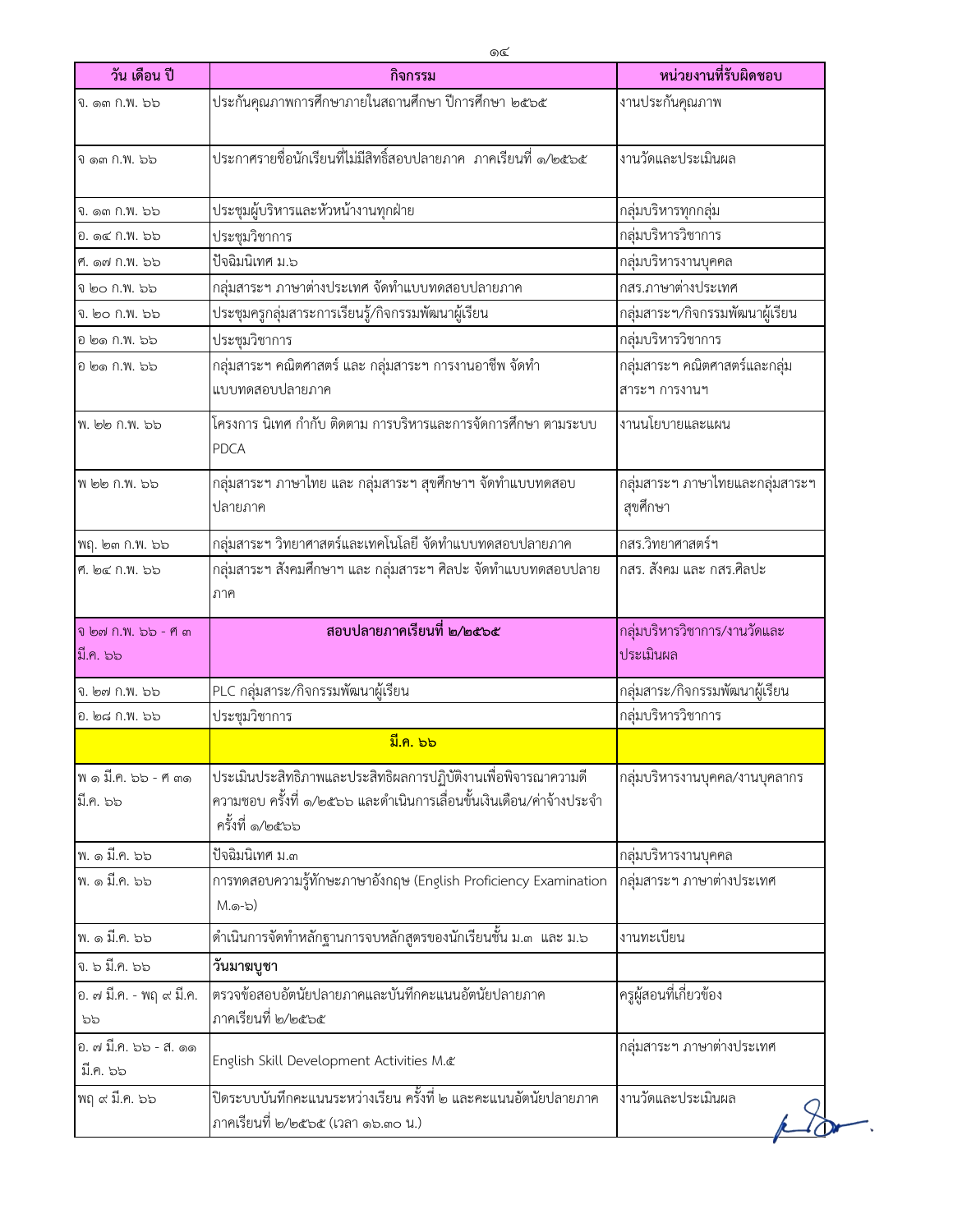| วัน เดือน ปี                     | กิจกรรม                                                                                                                                                        | หน่วยงานที่รับผิดชอบ                                                                                             |
|----------------------------------|----------------------------------------------------------------------------------------------------------------------------------------------------------------|------------------------------------------------------------------------------------------------------------------|
| พฤ ๙ มี.ค. ๖๖                    | ปิดระบบบันทึกผลการประเมินคุณลักษณะอันพึงประสงค์/อ่าน คิด<br>วิเคราะห์และเขียน  ภาคเรียนที่ ๒/๒๕๖๕  (เวลา ๑๖.๓๐ น.)                                             | งานวัดและประเมินผล                                                                                               |
| ศ์ ดอ มี.ค. ๖๖                   | ประกาศผลเฉพาะ ๐ ร มส และ มผ ณ ป้ายประชาสัมพันธ์ อาคาร ๑ (เวลา<br>໑๖.ຓ໐ น.)                                                                                     | งานวัดและประเมินผล                                                                                               |
| ส ๑๑ มี.ค. ๖๖                    | ประกาศผลเฉพาะ ๐ ร มส และ มผ ณ เว็บไซต์ของโรงเรียน (เวลา ๑๖.๓๐<br>น.)                                                                                           | งานวัดและประเมินผล                                                                                               |
| ง ๑๓ มี.ค. ๖๖ - ศ ๑๗<br>มี.ค. ๖๖ | ซ่อมเสริมและพัฒนาผู้เรียน ครั้งที่ ๑ (ลงทะเบียนรับเอกสารตั้งแต่<br>๐๘.๐๐-๐๘.๓๐ น. ของทุกวัน)                                                                   | ครูผู้สอนที่เกี่ยวข้อง                                                                                           |
| จ ด๓ มี.ค. ๖๖<br>จ ๑๓ มี.ค. ๖๖   | ประชุมผู้บริหารและหัวหน้างานทุกฝ่าย<br>ลงทะเบียนซ่อมเสริมและพัฒนาผู้เรียน ครั้งที่ ๑ ทุกรายวิชา (เวลา ๐๘.๐๐ -<br>๑๐.๐๐ น. เท่านั้น)                            | กลุ่มบริหารทุกกลุ่ม<br>งานวัดและประเมินผล                                                                        |
| จ ๑๓ มี.ค. ๖๖                    | ซ่อมเสริมคุณลักษณะอันพึงประสงค์/กิจกรรมพัฒนาผู้เรียน/กิจกรรม<br>ส่งเสริมคุณธรรมจริยธรรม/การอ่าน คิด วิเคราะห์และเขียน ครั้งที่ ๑<br>(๐๘.๓๐-๑๒.๐๐ น.)           | กลุ่มบริหารงานบุคคล/กิจกรรม<br>พัฒนาผู้เรียน/งานพัฒนาและ<br>ประเมินคุณลักษณะฯ และการอ่าน<br>คิดวิเคราะห์และเขียน |
| จ ๑๓ มี.ค. ๖๖                    | ซ่อมเสริมและพัฒนาผู้เรียน  ครั้งที่ ๑ กลุ่มสาระฯ สังคมศึกษาฯ<br>(໑ຓ.໐໐-໑๖.ຓ໐ น.)                                                                               | กลุ่มสาระฯ สังคมศึกษาฯ                                                                                           |
| อ ๑๓ มี.ค. ๖๖ - ศ ๑๗<br>มี.ค. ๖๖ | ซ่อมเสริมกิจกรรมส่งเสริมคุณธรรมจริยธรรม ม.๓และ ม.๖                                                                                                             | กลุ่มบริหารงานบุคคล/งานส่งเสริม<br>คุณธรรมจริยธรรมนักเรียน                                                       |
| อ ๑๓ มี.ค. ๖๖ - ศ ๑๗<br>มี.ค. ๖๖ | ซ่อมเสริมกิจกรรมส่งเสริมคุณธรรมจริยธรรม ตลอดภาคเรียน (ม.๑,ม.๒,ม.๔,<br>21.6)                                                                                    | กลุ่มบริหารงานบุคคล/งานส่งเสริม<br>คุณธรรมจริยธรรมนักเรียน                                                       |
| อ ด๔ มี.ค. ๖๖                    | ซ่อมเสริมและพัฒนาผู้เรียน  ครั้งที่ ๑ กลุ่มสาระฯ ศิลปะ (๐๘.๓๐-๑๒.๐๐ น.) กลุ่มสาระฯ ศิลปะ                                                                       |                                                                                                                  |
| อ ด๔ มี.ค. ๖๖                    | ซ่อมเสริมและพัฒนาผู้เรียน  ครั้งที่ ๑ กลุ่มสาระฯ การงานอาชีพฯ<br>(໑ຓ.໐໐-໑๖.ຓ໐ น.)                                                                              | กลุ่มสาระฯ การงานอาชีพฯ                                                                                          |
| พ ด๕ มี.ค. ๖๖                    | ซ่อมเสริมและพัฒนาผู้เรียน  ครั้งที่ ๑ กลุ่มสาระฯ ภาษาต่างประเทศ<br>(๐๘.๓๐-๑๒.๐๐ น.)                                                                            | กลุ่มสาระฯ ภาษาต่างประเทศ                                                                                        |
| พ ด๕ มี.ค. ๖๖                    | ซ่อมเสริมและพัฒนาผู้เรียน ครั้งที่ ๑ กลุ่มสาระฯ ภาษาไทย<br>(ด๓.๐๐-๑๖.๓๐ น.)                                                                                    | กลุ่มสาระฯ ภาษาไทย                                                                                               |
| พ. ด๕ มี.ค. ๖๖ - ๓๐<br>ເມ.ຍ ๖๖   | บันทึกข้อมูล ตรวจสอบแก้ไข ข้อมูลนักเรียนสิ้นปีการศึกษา ระบบ DMC<br>และยืนยัน รับรองข้อมูลการมีตัวตนของนักเรียนโดยผู้อำนวนการโรงเรียน<br>ภายในวันที่ ๓๐ เม.ย ๖๖ | งานสารสนเทศ ระบบ DMC                                                                                             |
| พฤ ด๖ มี.ค. ๖๖                   | ซ่อมเสริมและพัฒนาผู้เรียน ครั้งที่ ๑ กลุ่มสาระฯ คณิตศาสตร์<br>(๐๘.๓๐-๑๒.๐๐ น.)                                                                                 | กลุ่มสาระฯ คณิตศาสตร์                                                                                            |
| พฤ ด๖ มี.ค. ๖๖                   | ซ่อมเสริมและพัฒนาผู้เรียน ครั้งที่ ๑ กลุ่มสาระฯ วิทยาศาสตร์<br>(ด๓.๐๐-๑๖.๓๐ น.)                                                                                | กลุ่มสาระฯ วิทยาศาสตร์                                                                                           |
| ศ ด๗ มี.ค. ๖๖                    | ซ่อมเสริมและพัฒนาผู้เรียน ครั้งที่ ๑ กลุ่มสาระฯ สุขศึกษาฯ<br>(๐๘.๓๐-๑๒.๐๐ น.)                                                                                  | กลุ่มสาระฯ สุขศึกษาฯ                                                                                             |
| ศ ด๗ มี.ค. ๖๖                    | ส่งผลการซ่อมเสริมและพัฒนาผู้เรียน ครั้งที่ ๑ เวลา ๑๖.๓๐ น.                                                                                                     | ครูผู้สอนที่เกี่ยวข้อง                                                                                           |